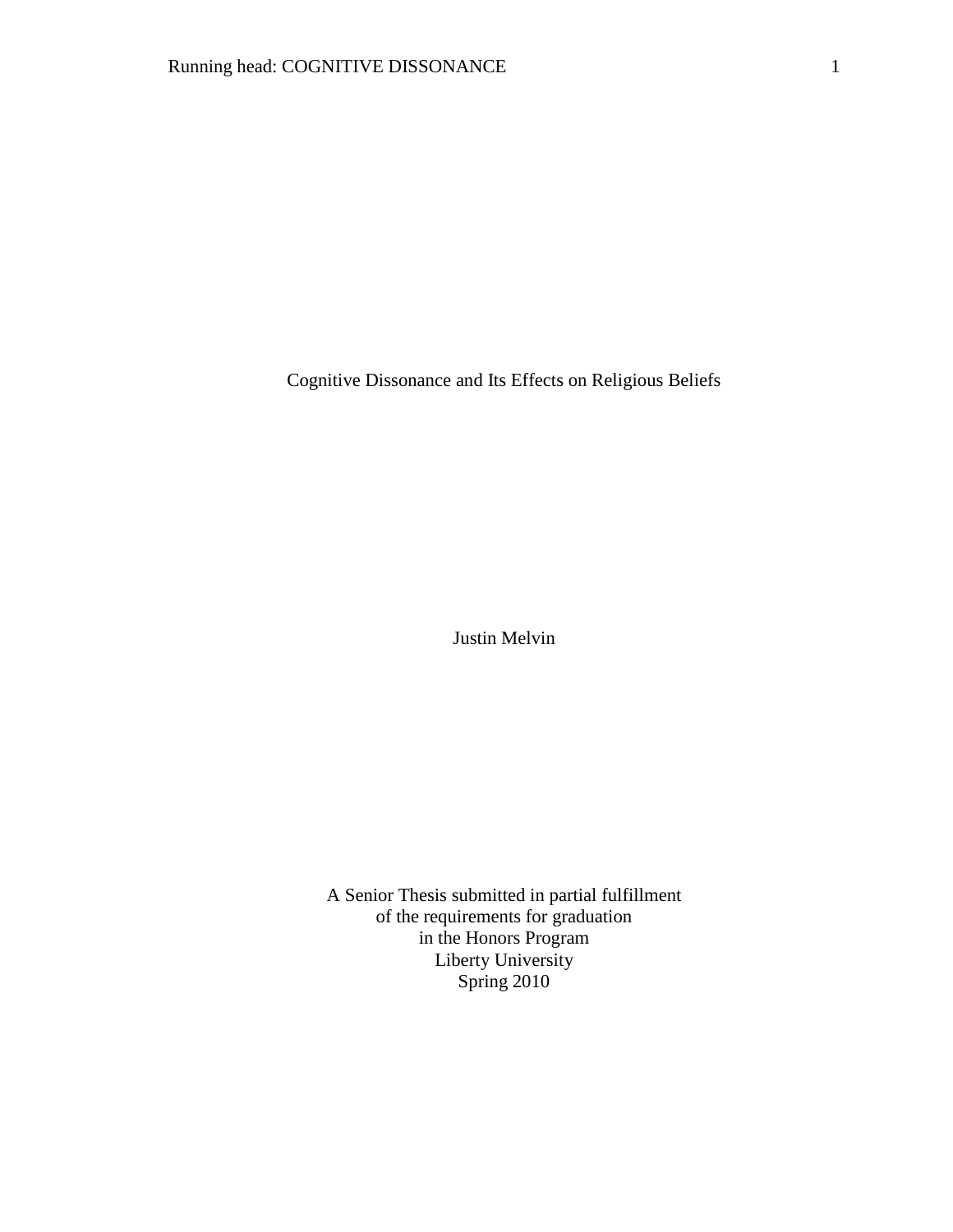Acceptance of Senior Honors Thesis

This Senior Honors Thesis is accepted in partial fulfillment of the requirements for graduation from the Honors Program of Liberty University.

> Dennis Jennings, Ph.D. Thesis Chair

\_\_\_\_\_\_\_\_\_\_\_\_\_\_\_\_\_\_\_\_\_\_\_\_\_\_\_\_\_\_

Frederick Volk, Ph.D. Committee Member

\_\_\_\_\_\_\_\_\_\_\_\_\_\_\_\_\_\_\_\_\_\_\_\_\_\_\_\_\_\_

Kyle Hammersmith, M.Ed. Committee Member

\_\_\_\_\_\_\_\_\_\_\_\_\_\_\_\_\_\_\_\_\_\_\_\_\_\_\_\_\_\_

Marilyn Gadomski, Ph.D. Assistant Honors Director

\_\_\_\_\_\_\_\_\_\_\_\_\_\_\_\_\_\_\_\_\_\_\_\_\_\_\_\_\_\_

\_\_\_\_\_\_\_\_\_\_\_\_\_\_\_\_\_\_\_\_\_\_\_\_\_\_\_\_\_\_ Date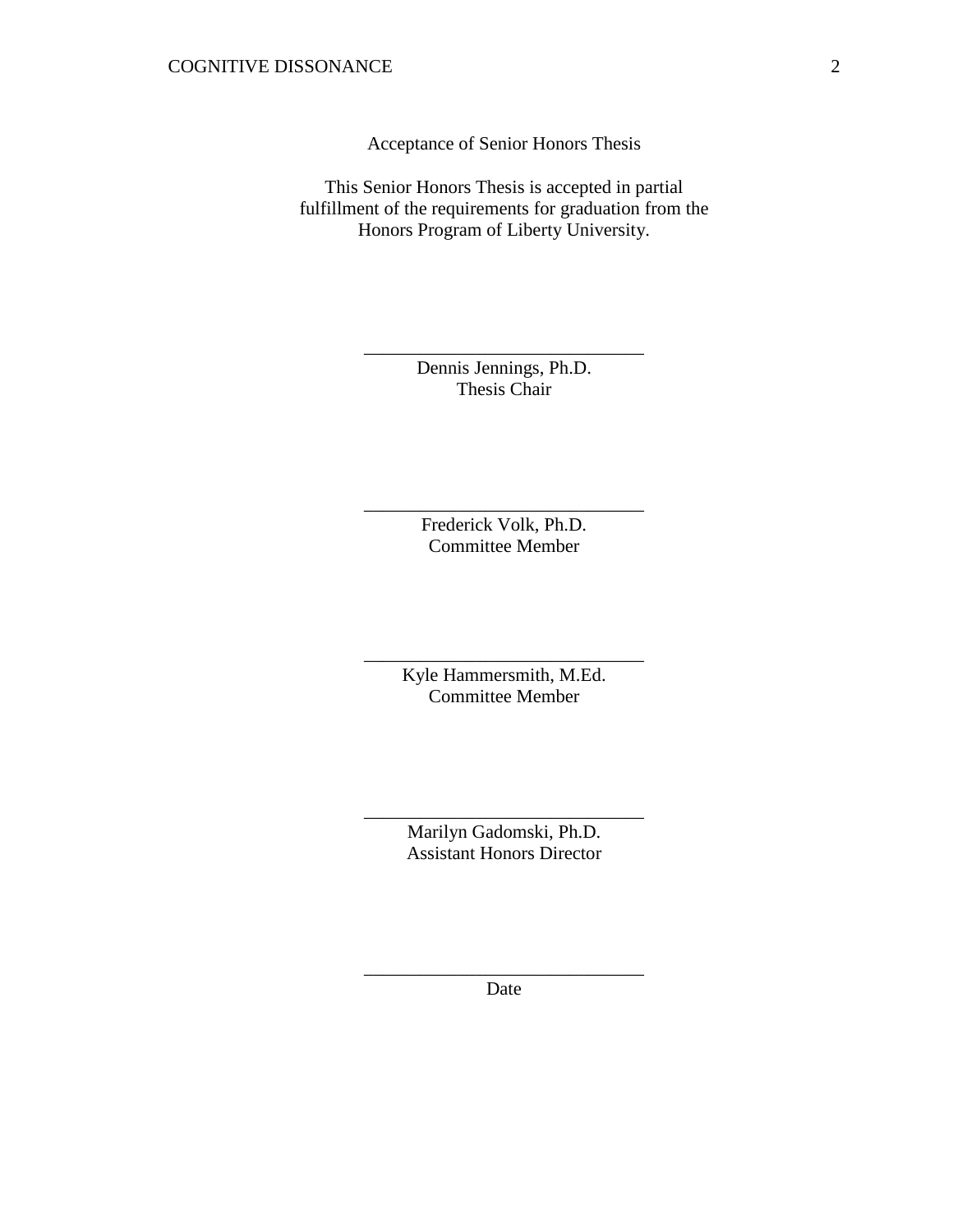#### Abstract

How does an individual change his or her own religious beliefs when contrary evidence is presented? Cognitive dissonance affects Christian college students' beliefs about a specific religious practice—speaking in tongues. A four-group between-subjects experimental design was utilized. A news story that objectively examined brain activity of those who speak in tongues was presented to a sample of Christian undergraduate students ranging in their beliefs about the issue of speaking in tongues. Cognitive dissonance was induced in two of the four conditions and its effects were measured by calculating participants' changes in beliefs. It was hypothesized that dissonant cognitions (contradictory belief-disconfirming information) about personal religious beliefs would cause Christian college students to pursue a dissonance-reduction method that enables self-justification, allowing an individual to adhere or more strongly adhere to his or her pre-existing beliefs. Findings surprisingly did not support this hypothesis. Data also revealed that anti-tongue belief groups altered their beliefs more than pro-tongue belief groups.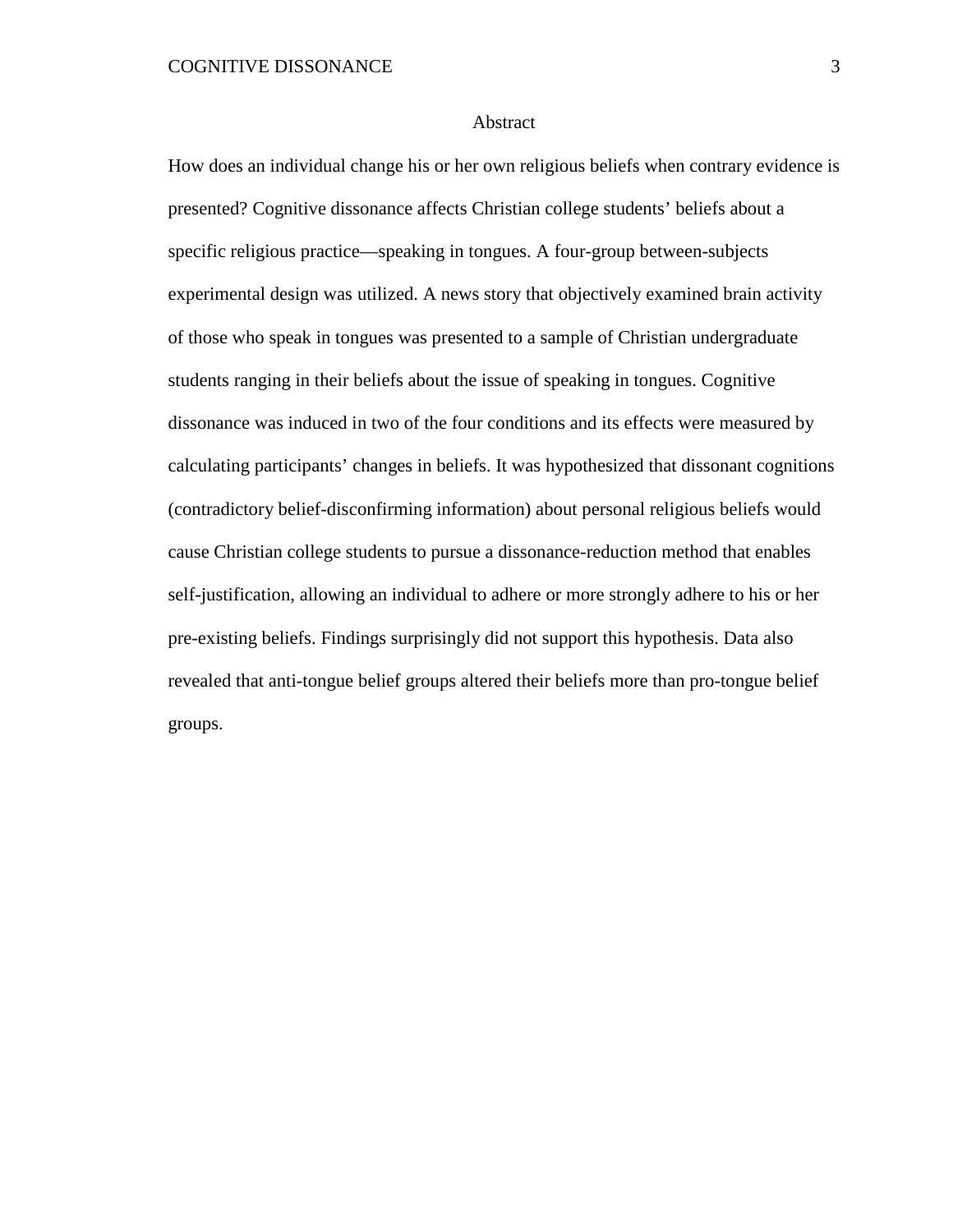Cognitive Dissonance and Its Effects on Religious Beliefs

People have a tendency to self-justify religious beliefs when contradictory evidence is presented (Barlett, Drew, Fahle & Watts, 1974; Batson, 1975; Burris, Harmon-Jones & Tarpley, 1997; Mahaffy, 1996). Despite the truth of a notion that one does not accept, he or she may choose to dwell in ignorance of that truth to remain in a state of self-justification. Even if it means lying to oneself, one may still choose that option as a means of not confronting reality. Furthermore, he or she may absorb only information that affirms a pre-existing belief. Self-justifying one's religious beliefs against contrary evidences has the potential to cause an individual to experience *cognitive dissonance*—mental distress caused by a conflict between two or more opposing beliefs (Aronson, Turner & Carlsmith, 1963; Barlett, Drew, Fahle & Watts, 1974; Batson, 1975; Burris, Harmon-Jones & Tarpley, 1997; Festinger, 1957; Mahaffy, 1996).

According to the cognitive dissonance theory, an individual makes one of four choices to reduce dissonance. One may choose to 1) assimilate the dissonant cognition and change beliefs accordingly, 2) alter his or her conceptualization of the dissonant cognition to fit his or her existing mindset, 3) augment his or her explanation for a phenomenon to reduce dissonance, or 4) allay the source of dissonance to reduce the burden of the mental discord (Aronson et al., 1963; Batson, 1975). In regards to these dissonance-reduction approaches, how does an individual typically react when his or her religious beliefs are challenged? Based on past empirical studies and other research, it is hypothesized that dissonant cognitions about personal religious beliefs cause individuals to reduce dissonance through self-justification, allowing an individual to hold onto their beliefs more firmly than before. The following literature review examines the formation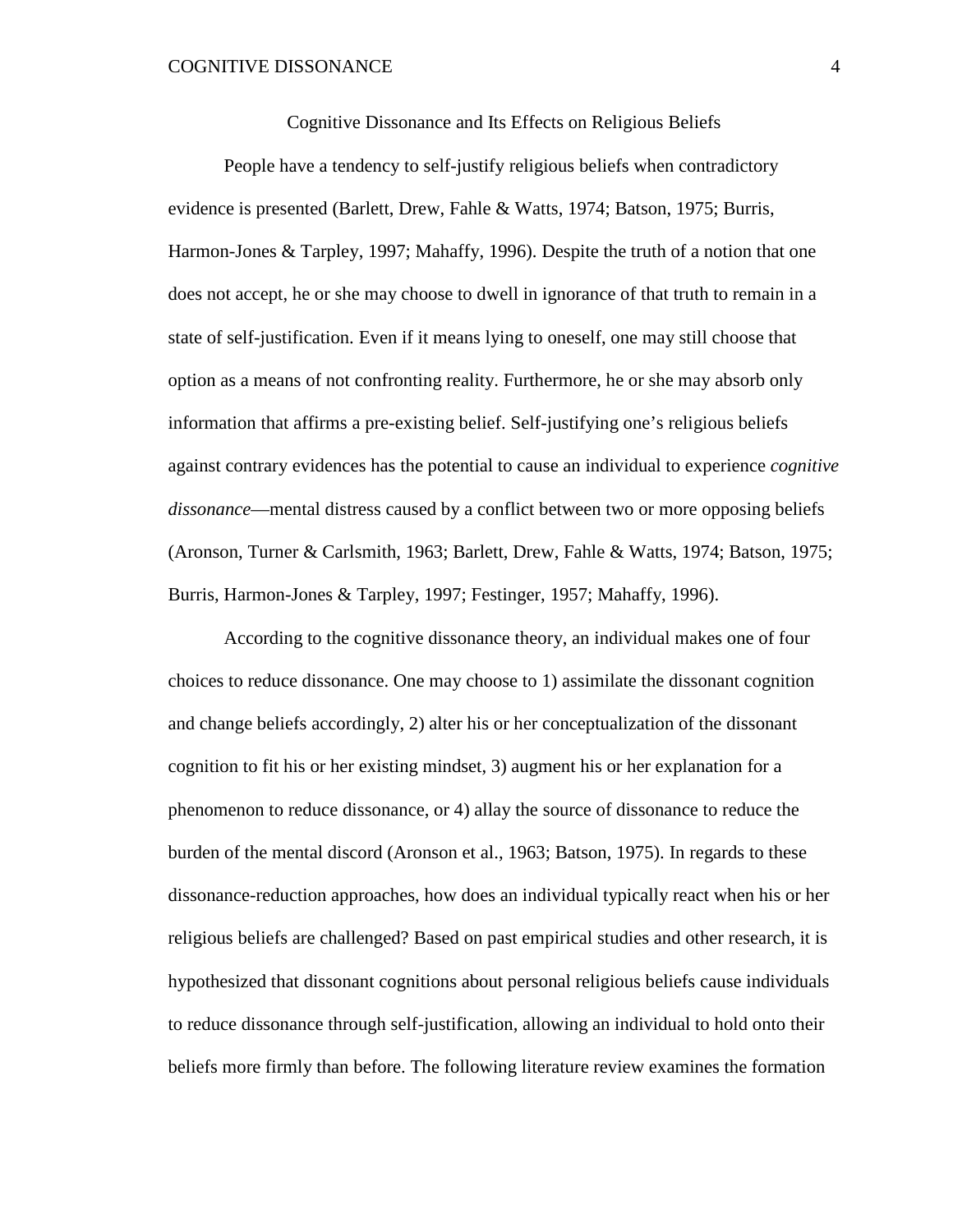of Christian adolescents' religious beliefs, the religious practice of speaking in tongues within Christianity, and the influence cognitive dissonance has on one's religious beliefs.

#### **The Formation of Christian Adolescents' Religious Beliefs**

**National survey of youth and religion**. Smith and Denton (2005) implemented an exhaustive multi-method research approach to gain a comprehensive understanding of the spiritual and religious lives of teenagers living in the U.S. This study entailed survey and interview methodologies. A nationally representative sample from the population of American teenagers was gathered via a random-digit-dial (RDD) telephone survey called the National Survey of Youth and Religion (NSYR). The NSYR included 3,370 teenagers—ranging from 13 to 17 years of age who spoke English or Spanish—as well as their parents. The RDD approach enabled a fair opportunity to collect data from teens who are school dropouts, home-schooled, or constantly absent from school in addition to those currently in attendance within the public/private school setting. This study provided a robust representative sampling of American teenagers.

Part two of the NSYR was qualitative, involving 267 in-person interviews. The interview process incorporated select teens who participated in the previous stage of the NSYR. The intended purpose of the in-person interviews was to highlight numerous demographics, e.g. region, school type, religion, household income. The NSYR provided valid findings because of its representativeness and broad range of demographics covered.

# **Influence of moralistic therapeutic deism.** The dominant religious demographics of today's teenagers are narrow in range. Most American teens claim to be Christian, with the rest of the religious mix spreading to Mormon, Jewish, or nonreligious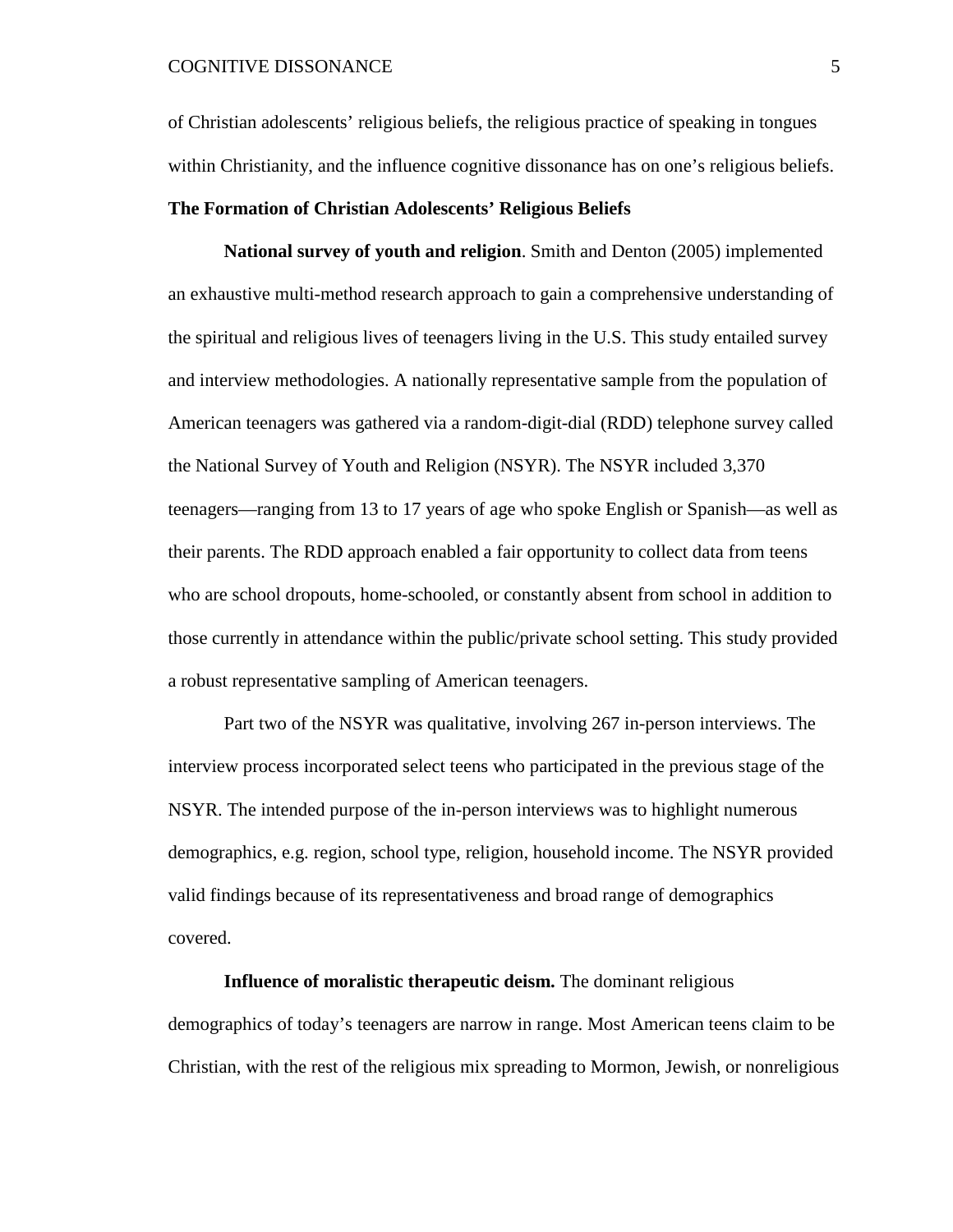identities (Smith & Denton, 2005). In light of the religious demographics of U.S. teenagers, a newly emerging worldview—Moralistic Therapeutic Deism (MTD)—has become rooted in American youth culture, affecting the way professing Christian adolescents perceive God, themselves, and the world and form religious beliefs. MTD is a blend of beliefs from various religious systems, yet this worldview has disguised itself as Christianity, fooling the minds of many professing Christian adolescents. MTD's five main beliefs are as follows:

- 1. A God exists who created and orders the world and watches over human life on earth.
- 2. God wants people to be good, nice, and fair to each other, as taught in the Bible and by most world religions.
- 3. The central goal of life is to be happy and to feel good about oneself.
- 4. God does not need to be involved in one's life except when God is needed to resolve a problem.

5. Good people go to heaven when they die. (Smith & Denton, 2005, p. 162-163) While MTD is affecting most teens of various professed faiths and religious systems, it is merely a worldview label created by Smith and Denton. Teenagers would not label themselves as Moralistic Therapeutic Deists. MTD is an overarching belief system that arose from Smith and Denton's research in which adolescents are unaware that they adhere to principles of a worldview that are contradictory to their professed faiths.

**Influence of postmodernism.** Related to MTD, postmodernism has become the underlying worldview of a majority of adolescents (Kinnaman & Lyons, 2007; Mueller, 2007). *Postmodernism* is a vague worldview that deemphasizes the necessity of religious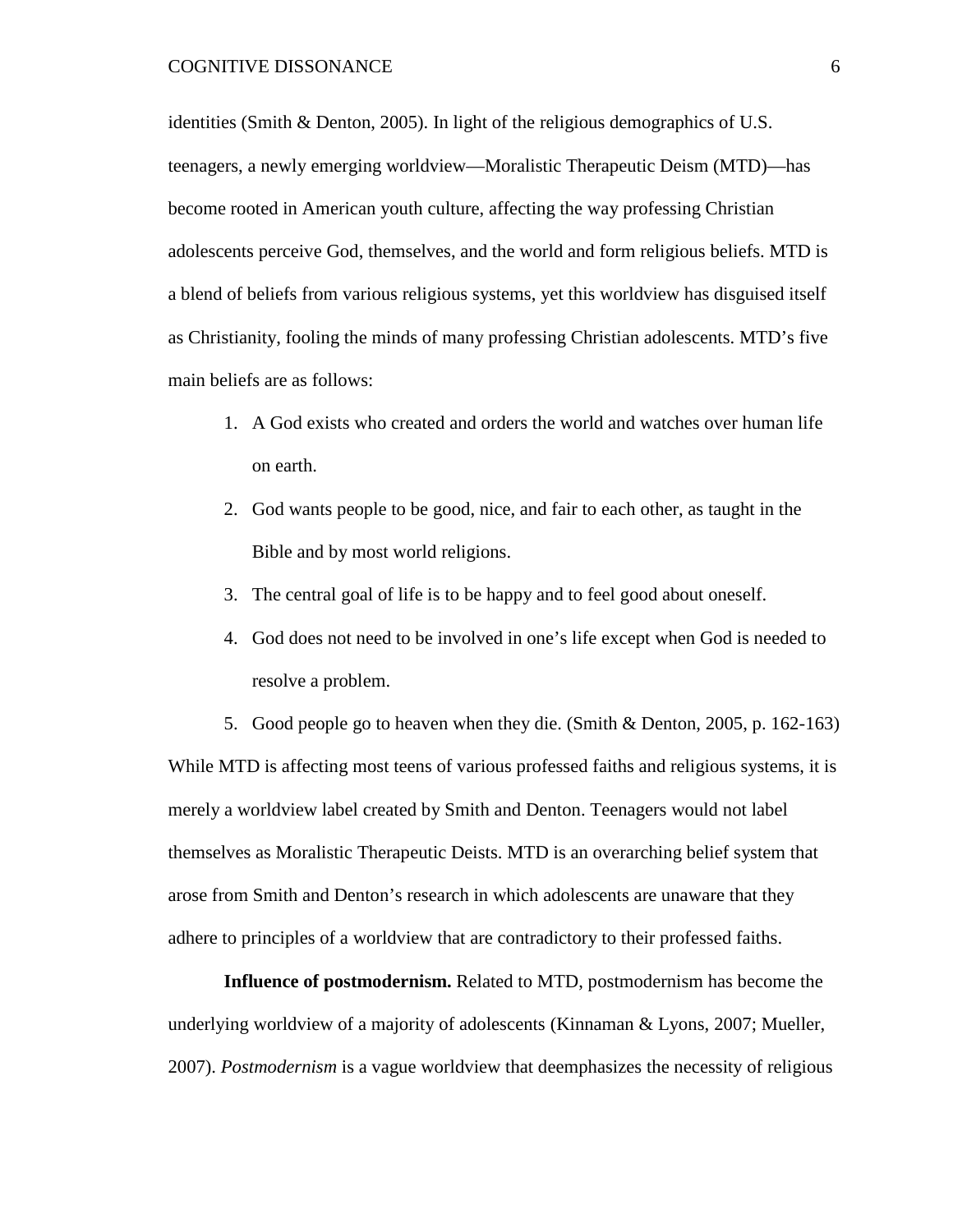doctrine and encourages personal freedom and self-defined truth and morality (Chan, 2007; Kinnaman & Lyons, 2007; Moore, 2004; Mueller, 2007; Nasel & Haynes, 2005; White, 2007). Postmodernism asserts that the act of believing in a concept makes it true (McDowell & Bellis, 2006). Being an eclectic approach towards spirituality, postmodernism is contrary to traditional Christianity (Chan, 2007; Kinnaman & Lyons, 2007; McDowell & Bellis, 2006; Moore, 2004; Mueller, 2007; Nasel & Haynes, 2005; White, 2007).

Many of today's Christian adolescents have succumbed to a postmodern cultural blend of religious beliefs (Mueller, 2007). Postmodern culture has blended Biblical truth with personal opinions and what feels true to oneself. Postmodernism has clouded adolescents' abilities to discern what is right, true, and good (Mueller). Kinnaman and Lyons (2007) asserted that young people willingly tolerate contradiction and ambiguity as a result of postmodernism. Adolescents' views of Christianity are distorted because they are not grounded in a biblical worldview (Kinnaman & Lyons; McDowell & Bellis, 2006; Mueller; Smith & Denton, 2005). Professed Christian youth have been indoctrinated by postmodern culture rather than the Bible (McDowell & Bellis). From the data collected during NSYR interviews, Smith and Denton found most American Christian teenagers to be religiously inarticulate, having a hard time explaining their personal beliefs about their professing faiths; however, most of today's teens personally profess a traditional style of religious-orientation. Teens tend to cling to the religion of their parents/caregivers, without much ownership of or critical thinking about one's personal faith (McDowell & Bellis; Smith & Denton).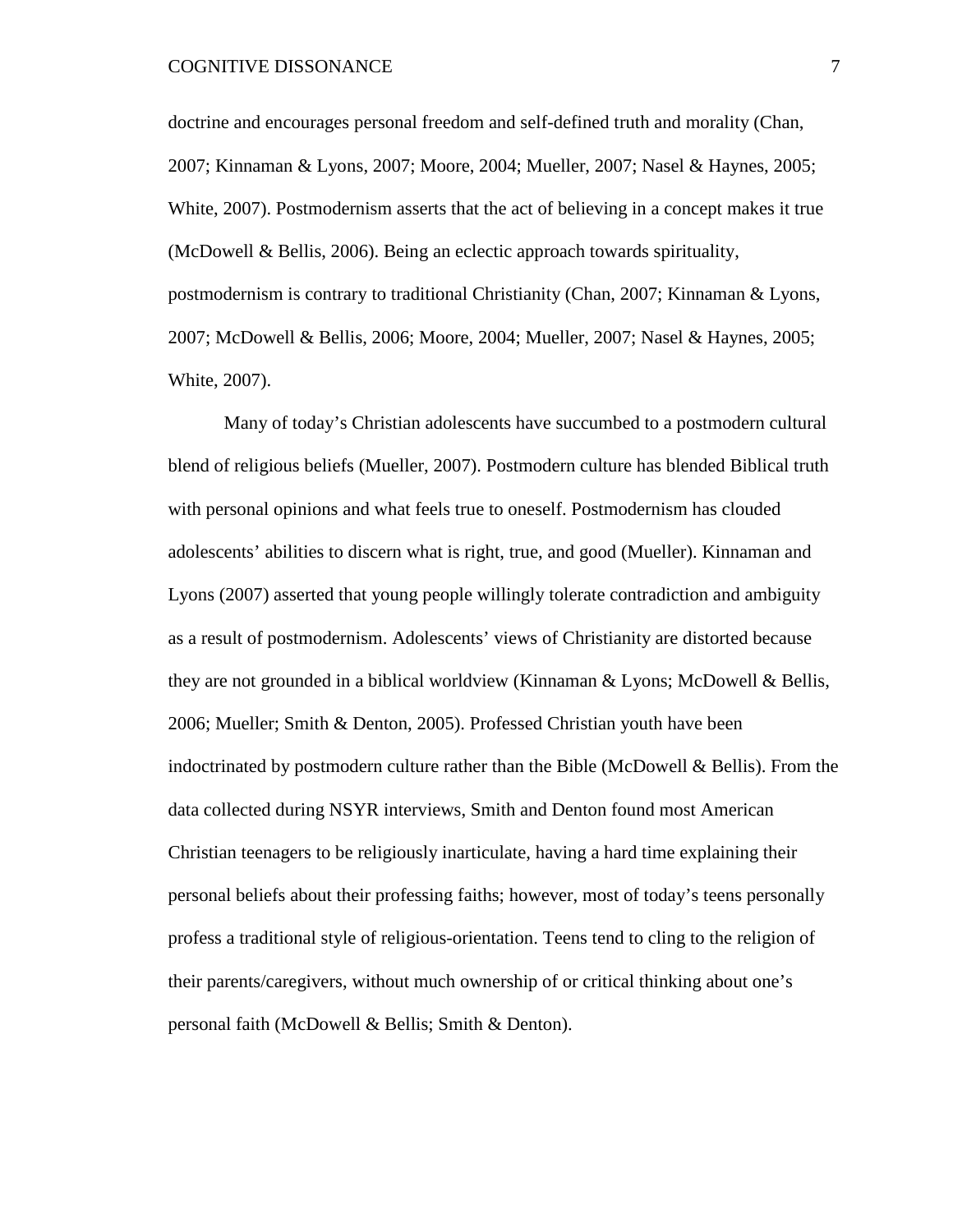The purpose of examining the dominant worldviews—MTD and Postmodernism—of the current adolescent generation (Kinnaman & Lyons, 2007; Mueller, 2007; Smith and Denton, 2005) was to learn how adolescents' perceptions toward the world, themselves, and Christianity are being formed. From the NSYR, Smith and Denton identified numerous trends about teens that can be generalized to the American adolescent population. Data revealed that most teenagers hold to the religious views from their upbringing. Even though one's worldview is continually shaped over time, the predominant worldview of the adolescents who have grown up over the past five years has not significantly changed (Smith & Snell, 2009). Those adolescents are now college students whose ages currently range from 18-22. Undergraduate college students are only removed from their religious upbringings to some extent. According to Smith and Denton's nationally representative study, college-aged Christians most likely grew up adhering to an MTD or a postmodern worldview without being aware of it. This affects one's mental schemas, how one makes sense of religious information, and how one handles religious cognitive dissonance. This finding is significant for the present research because it shows that an individual who professes to be a Christian may or may not adhere to a fundamental Christian worldview.

**Fundamental Christianity.** Faith in Jesus Christ as personal Savior and obedience to doctrinal aspects of the Bible are foundationally essential to Christianity (Nasel & Haynes, 2005). In a study conducted by McFarland and Warren Jr. (1992), Christian fundamentalism was assessed by asking participants if they were professing Christians and if they adhered to the belief that the Bible is infallible and absolute in its authority. Christian spirituality and religiosity also need to be defined to have a clearer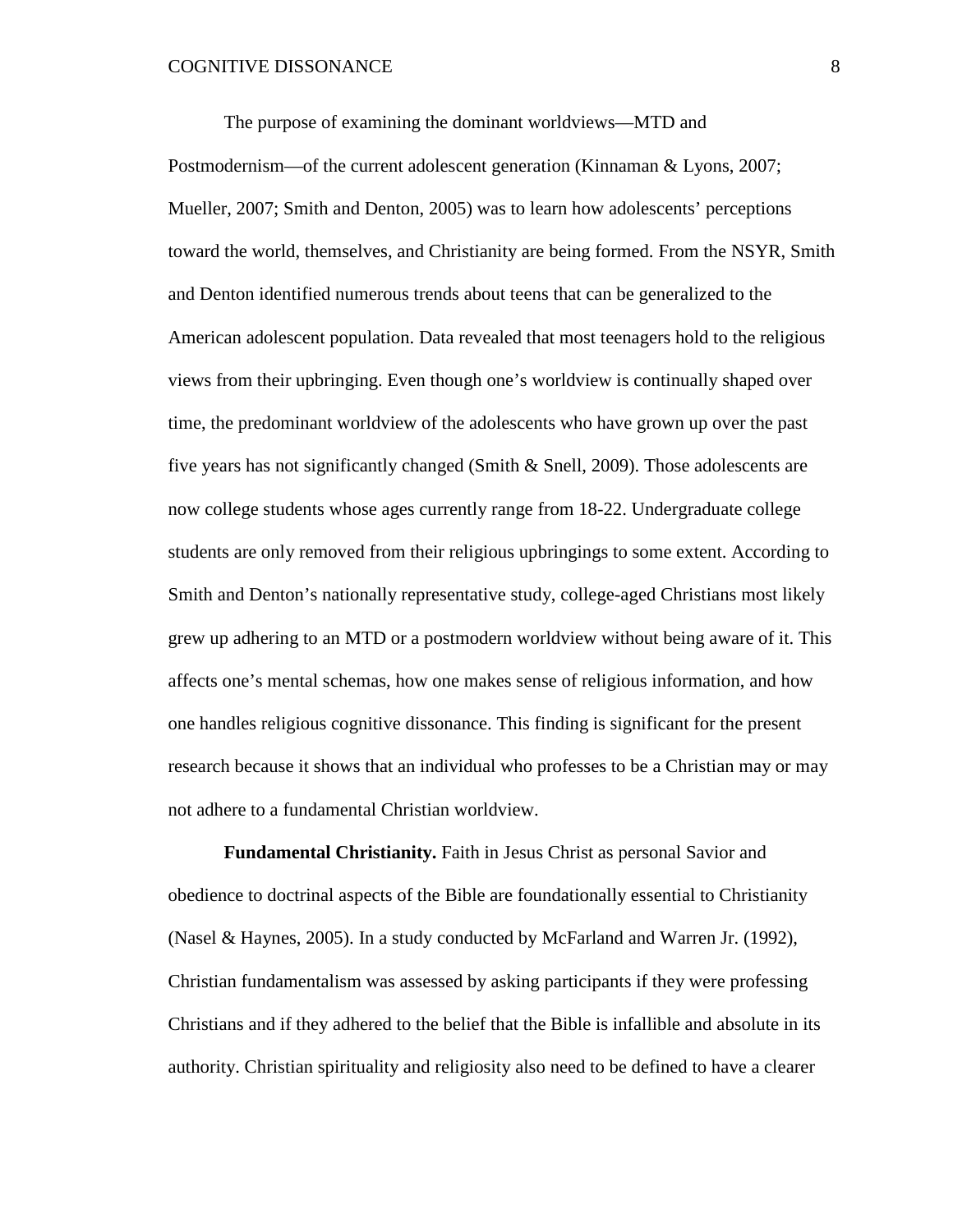understanding of what the researcher means when referring to and spiritual gifts and religious beliefs.

Hodge (2003) conceptualized spirituality as an intrinsic phenomenon that encompasses an individual's intimate bond with God, Transcendence, or Ultimate Reality, exhibited by one's behaviors and beliefs. From a Christian worldview, Transcendence or Ultimate Reality is solely represented by the God revealed in the Bible. The concept of spirituality is not to be confused with religiosity. Although spirituality and religion are distinct constructs (Allport & Ross, 1967; Hodge; Nasel & Haynes, 2005), the broad construct of spirituality encompasses religiosity (Nasel & Haynes, 2005). *Christian spirituality* is an individual's personal relationship with the God of the Bible whereas *Christian religiosity* is operationally defined as a shared collection of viewpoints, customs, and practices in accordance with the Bible toward existential perception of transcendent actuality (Hodge). Both Christian spirituality and religiosity are necessary concepts to grasp because the present study assessed adherence levels towards beliefs about speaking in tongues, a religious practice unique to the Christian faith.

#### **Speaking in Tongues**

**The issue of speaking in tongues.** Within Christianity, specific doctrinal beliefs are fervently debated (Bertone, 2003; Strauss, 1997). One of these beliefs regards the issue of speaking in tongues, which addresses the relevancy and manifestation of speaking in tongues as a spiritual gift in the church today. In the Bible, the Apostle Paul addressed the Corinthians about usage of tongues in the church. More specifically, in 1 Corinthians 14 Paul writes about *glossolalia*, a Greek word meaning speaking in tongues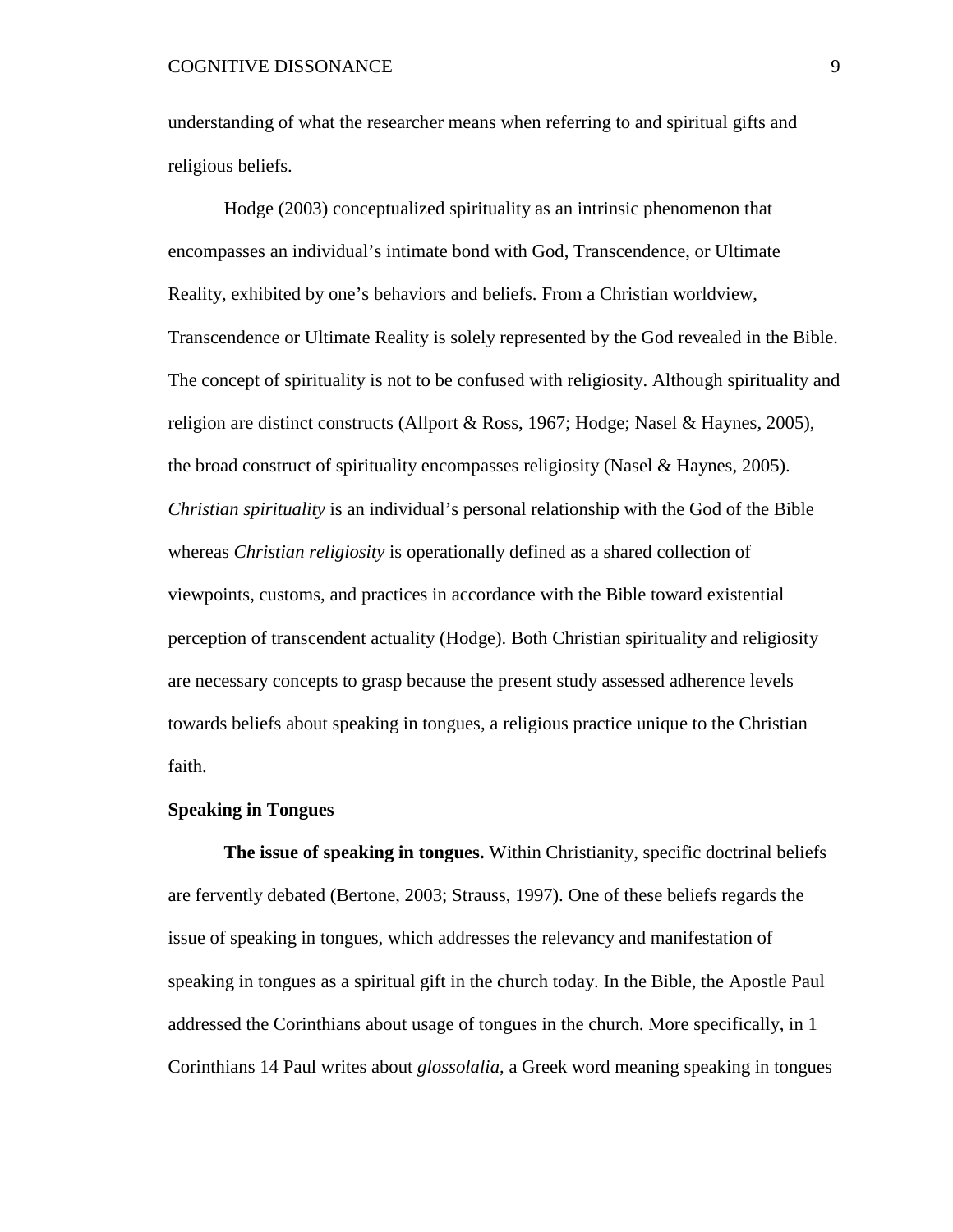(Bertone; Heller-Roazen, 2002). Glossolalia—*speaking in tongues*—refers to flowing incoherent verbal utterances that are of no known human language. Although glossolalia has a definite meaning, Christians differ in their beliefs about its current significance.

The essence of the tongues debate is that some Christians believe speaking in tongues is a Holy language while some believe tongue speaking is meaningless. The debate about speaking in tongues usually includes, but is not limited to, one's understanding of what it means to speak in tongues, whether or not a Christian can still receive the spiritual gift of speaking in tongues, how tongues ought to be practiced, and whether or not speaking in tongues edifies other Christians. Although many Christians have never been exposed to the issue of tongues or know little about it, their stances on the tongues issue are usually firm and unwavering if they are knowledgeable about the subject. The issue of speaking in tongues is so hotly debated that it causes many Christians to join church congregations that hold to a specific doctrinal stance on this issue. Glossolalia-supportive beliefs are typically held within the Pentecostal/Charismatic church (e.g. Assemblies of God) and glossolalia-opposing beliefs are not held within the Reformed church (e.g. Presbyterian, Baptist). An in-depth look at both sides of the tongues debate is necessary for this study.

P**ro-tongue beliefs.** Some Christians believe that speaking in tongues is a spiritual gift that continues to be manifested by the Holy Spirit through Christians within the church today. According to Pentecostal doctrine, speaking in tongues refers to a heavenly language of verbal utterances which the Holy Spirit uses for self-edification, prophesy, and communication to God on behalf of a Christian in a way that is not limited by human words and semantics (Bertone, 2003; Heller-Roazen, 2002). Heller-Roazen stated "the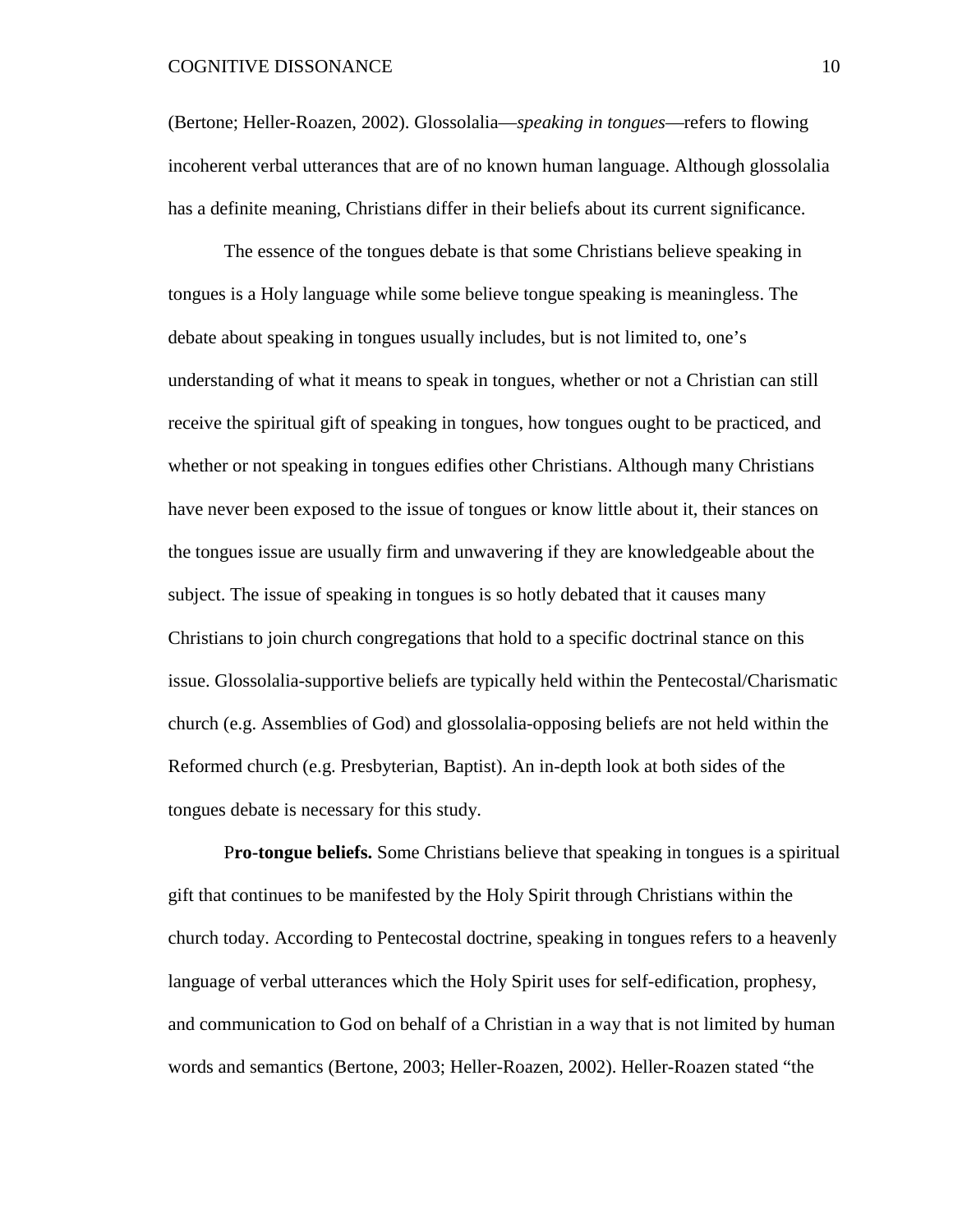mechanisms of reference and signification, faltering, give way to a speech that quite literally expresses nothing" (p. 95) in any known human language. Yet this type of nothingness speech holds meaning that human words cannot define. The Holy Spirit communicates the utterances of the Christian's heart that the mouth cannot coherently express (Bertone; Heller-Roazen). Referencing Romans 8:26, Bertone argued that "Paul's point [about speaking in tongues] is simply the emotional alignment of the [Holy Spirit] praying through the believer in his or her 'weakness,' which is characteristic of the present age and is also expressive of the Spirit who 'comes to our aid'" (p. 57). This is understood by pro-tongue Christians as the purest form of prayer (communication with God) because only God knows and understands the glossolalic groanings of the Holy Spirit and the intentions of the human heart (Bertone). "[Speaking in tongues] must be the experience of the Spirit connecting with the human spirit, where the individual senses emotional alignment between himself or herself and the Spirit in communication with God" (p. 60). "When believers turn to God for assistance, God responds in the supernatural by actually taking part in the weakness itself and praying on behalf of the believer." Romans 8:26 states, "the Spirit helps us in our weakness." Therefore, protongues Christians believe that speaking in tongues is not only still a relevant religious practice within the Christian faith but it is a necessity.

**Anti-tongue beliefs.** There are also Christians who do not believe in a modernday manifestation of the same tongues Paul had written in his letter to the Corinthians (Friesen, 2009). Friesen argues that current Pentecostal beliefs about speaking in tongues can be attributed to Charles Parham, founder of the Apostolic Faith Movement in Topeka, Kansas. Friesen revealed that the Pentecostal doctrine of *Spirit baptism*, which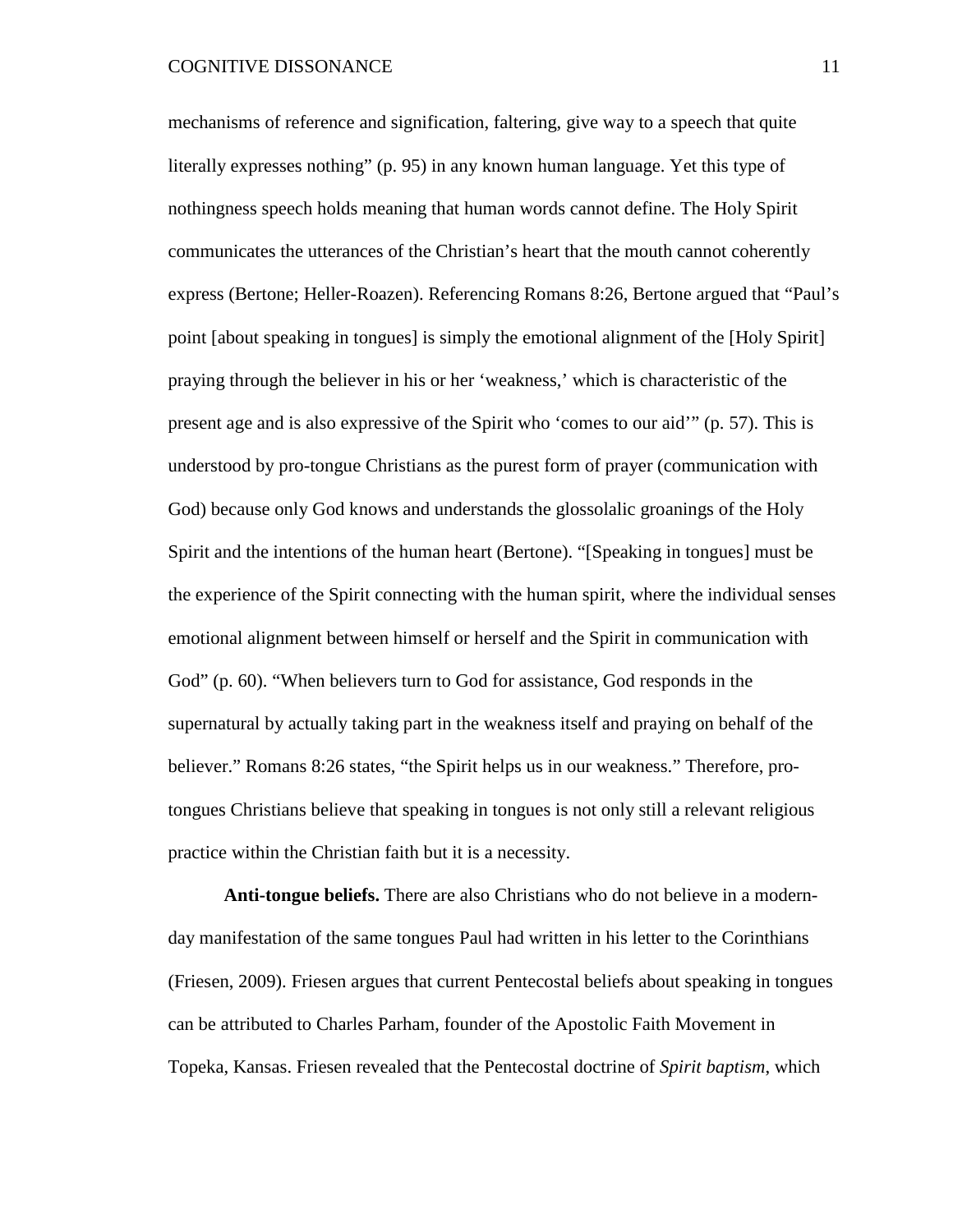refers to speaking in tongues as an initial evidence of a Christian being sealed as a member of the Bride of Christ, is not really doctrine at all. Pentecostal beliefs about speaking in tongues are largely based on Parham's flawed hermeneutical interpretation of Acts 2 in the Bible. Thus, the belief that speaking in tongues as a currently manifested spiritual gift lacks much validity. Some argue that Christians who speak in tongues accomplish nothing more than just feeling good about one's own spirituality. It is an emotional state that is confused with a real encounter with the Holy Spirit.

Considering both viewpoints on the issue of tongues, how does a Christian adjust his or her faith-based beliefs when these beliefs are challenged? For this study, it is necessary to investigate previous empirical studies and literature that have analyzed how individuals handle belief-disconfirming information and how Christians, more specifically, handle dissonant cognitions about personal religious beliefs.

#### **The Influence of Cognitive Dissonance**

**Information credibility.** A crucial influencing factor on one's religious beliefs is the credibility of the source of dissonant information. When a dissonant opinion or fact is presented by communicators of varying levels of credibility, how apt is an individual to change his or her opinion on a topic? In a past experiment (Aronson et al., 1963), the influencing source took the form of a persuasive document about poetry evaluation. All subjects were told to rank order nine stanzas of poetry from best to worst. Participants then read a persuasive document about poetry with the author's credibility and level of opinion discrepancy differing amongst six conditions of high credibility and mild credibility. All subjects were then asked to re-rank the same nine stanzas. Subjects were then assessed on their level of opinion change through analysis of the poetry stanza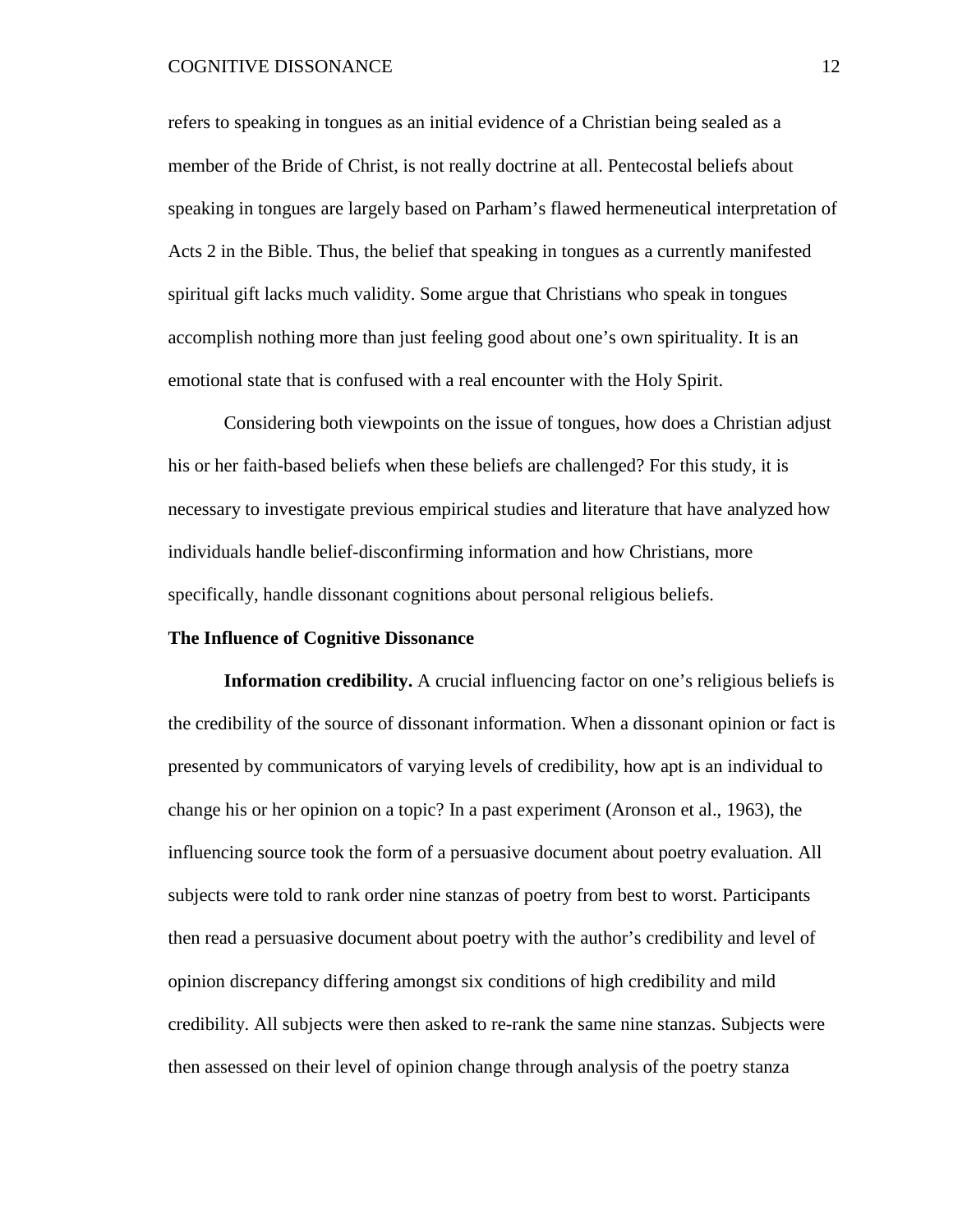reevaluations. The results of this study revealed that in the highly credible communicator condition, as the level of discrepancy increased so did participants' opinion change. In the mildly credible condition, subjects' opinion change significantly decreased from moderate-level discrepancy to high-level discrepancy conditions. Communicator credibility is positively correlated with opinion change. In a highly credible communicator condition it is easier to change one's cognitions, while in a low credibility condition it is easier to discount the communicator. This finding may have reasonable implications in regards to one's religious beliefs or opinions being formed by sources of perceived credibility.

For instance, ABC News—a prominent, highly-respected news source providing worldwide breaking news and constant information about culturally relevant topics—is an example of a credible communicator. According to the notion presented in the 1963 study (Aronson et al.), the chances that remarks from ABC News being accepted as valid and reliable would be significantly higher in comparison to information presented by a non-prestigious news agency, much less a blogger or individual without a well-known reputation for providing accurate information about a subject matter. Dissonance theory suggests a source with perfect credibility cannot be discounted at all and vice versa—a source with no credibility becomes fully discounted regardless of argument validity.

**Selective exposure and selective avoidance.** Another phenomenon worth noting is that once an individual has formed his or her religious beliefs, he or she typically fills his or her mind only with information that satisfies his or her stance on that belief (Barlett, Drew, Fahle & Watts, 1974). This behavior has been conceptualized as selective exposure. *Selective exposure* implies that individuals usually choose to associate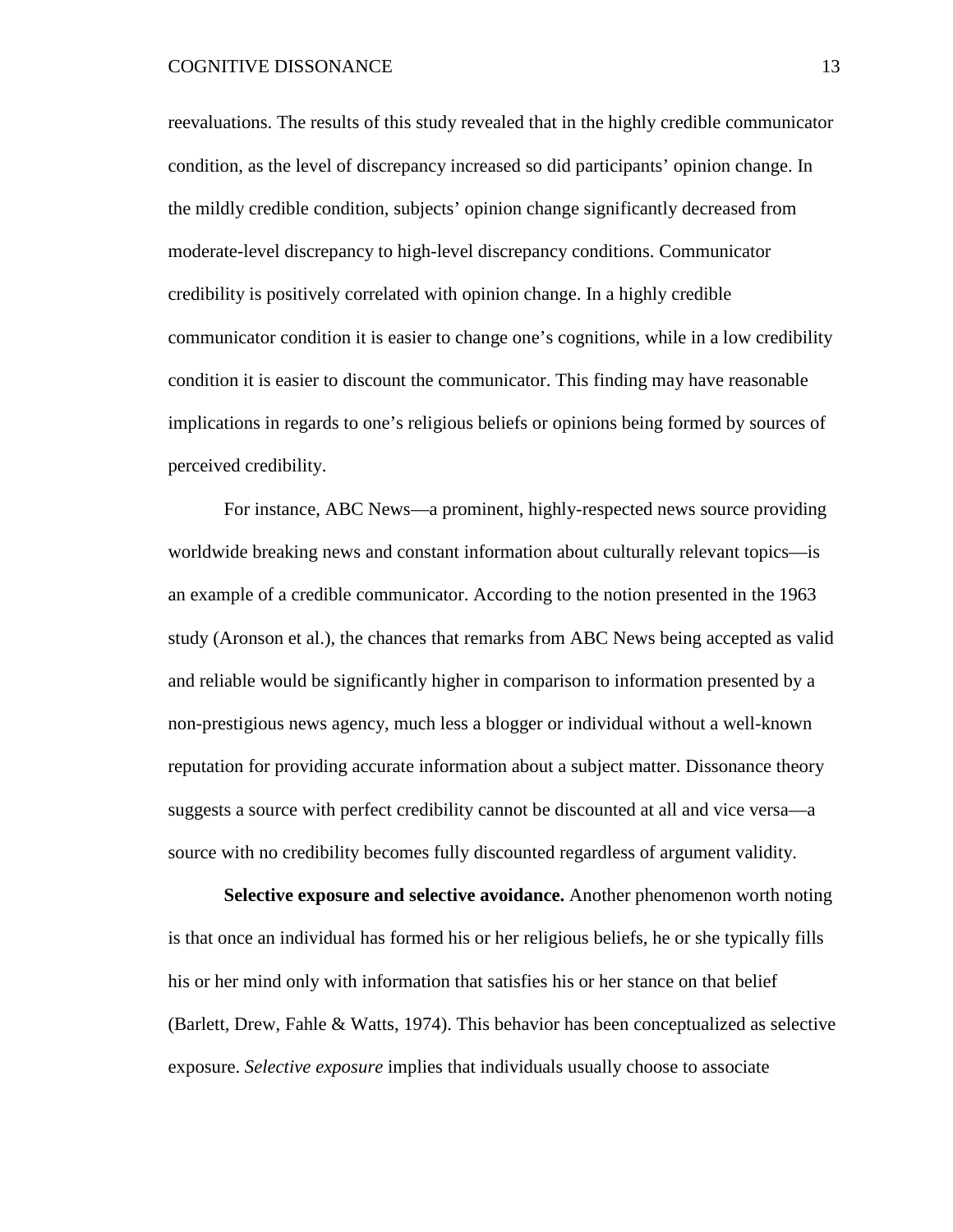themselves only with other things that are in agreement with them or similar in belief. The selective exposure hypothesis predicts that individuals desire information that supports currently held beliefs and repel information that causes dissonance or antagonizes one's way of thinking (Barlett et al.).

Does the selective exposure hypothesis have validity? A field experiment was performed to determine if people of different political parties favored their respective party's presidential candidate through a direct mail measure (Barlett et al., 1974). Preceding the 1972 election, envelopes containing voter information about either Nixon (Republican candidate) or McGovern (Democrat candidate) were randomly assigned to homes who are registered Republicans or Democrats, creating four experimental conditions. The two consonant conditions involved mailing participants voter information about their political party affiliation. The two dissonant conditions involved mailing participants opposing party information. The purpose of this was to determine if voters would, as predicted by the selective exposure hypothesis, only open envelopes containing their affiliated government party's information. Data were collected by asking participants to fill out a postcard from inside the envelope and return it in the mail. The mail response-rate was used to test the effect of selective exposure.

Democrats and Republicans who received mail supporting their personal political party's candidate responded significantly more than those who received mail from the opposing party. The two consonant conditions responded nearly two times more than the two dissonant conditions. This study shows people's preference to use information that supports strongly held beliefs or opinions. Although political beliefs are not religious beliefs, both are typically viewed as important life decisions or associations, having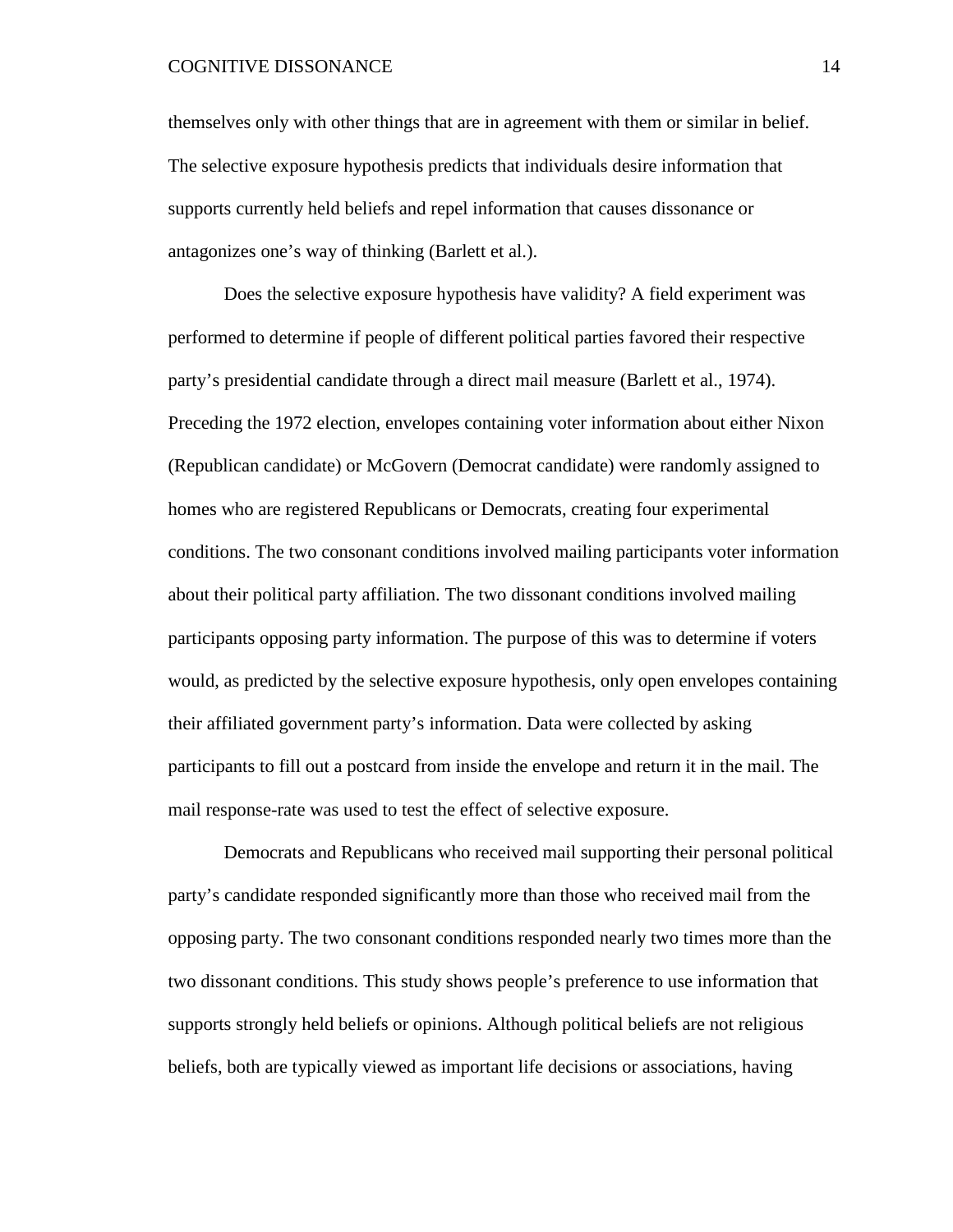significant social implications. Political beliefs and religious beliefs are also similar in the sense that self-justification may play an integral role in one's drive to defend his or her viewpoint. Besides, political party affiliation to some is just as important as religious orientation.

In the next study, selective exposure and selective avoidance were examined in a study of religious beliefs. A study done by McFarland and Warren (1992) revealed that Christian participants of intrinsic and quest religious orientations demonstrated selective exposure to belief-confirming information and selective avoidance of beliefdisconfirming information. *Intrinsic orientation* referred to a "deep and selfless commitment" to Christianity (McFarland & Warren Jr., p. 163) and *quest orientation* referred to "open-minded truth seeking" (p. 172). The McFarland and Warren study consisted of a Christian fundamentalist sample group (*n*=102), meaning that each individual adhered to a Christian identity and adhered to the belief that the Bible is infallible and absolute in its authority. Participants were exposed to authors, titles, and abstracts of 24 articles and then had to rate if they wanted to read or did not want to read each article. Six articles dealt with Christian fundamentalist beliefs, six articles dealt with beliefs opposite to Christian fundamentalism, and the other twelve articles addressed nonreligious topics (providing a control for examining participants' interest in any type of religious information). Significant findings revealed that the intrinsic group sought beliefsupportive information and the quest group highly desired to read belief-opposing information. This study shows that Christians are not immune to succumbing to selective exposure and avoidance of faith-based information.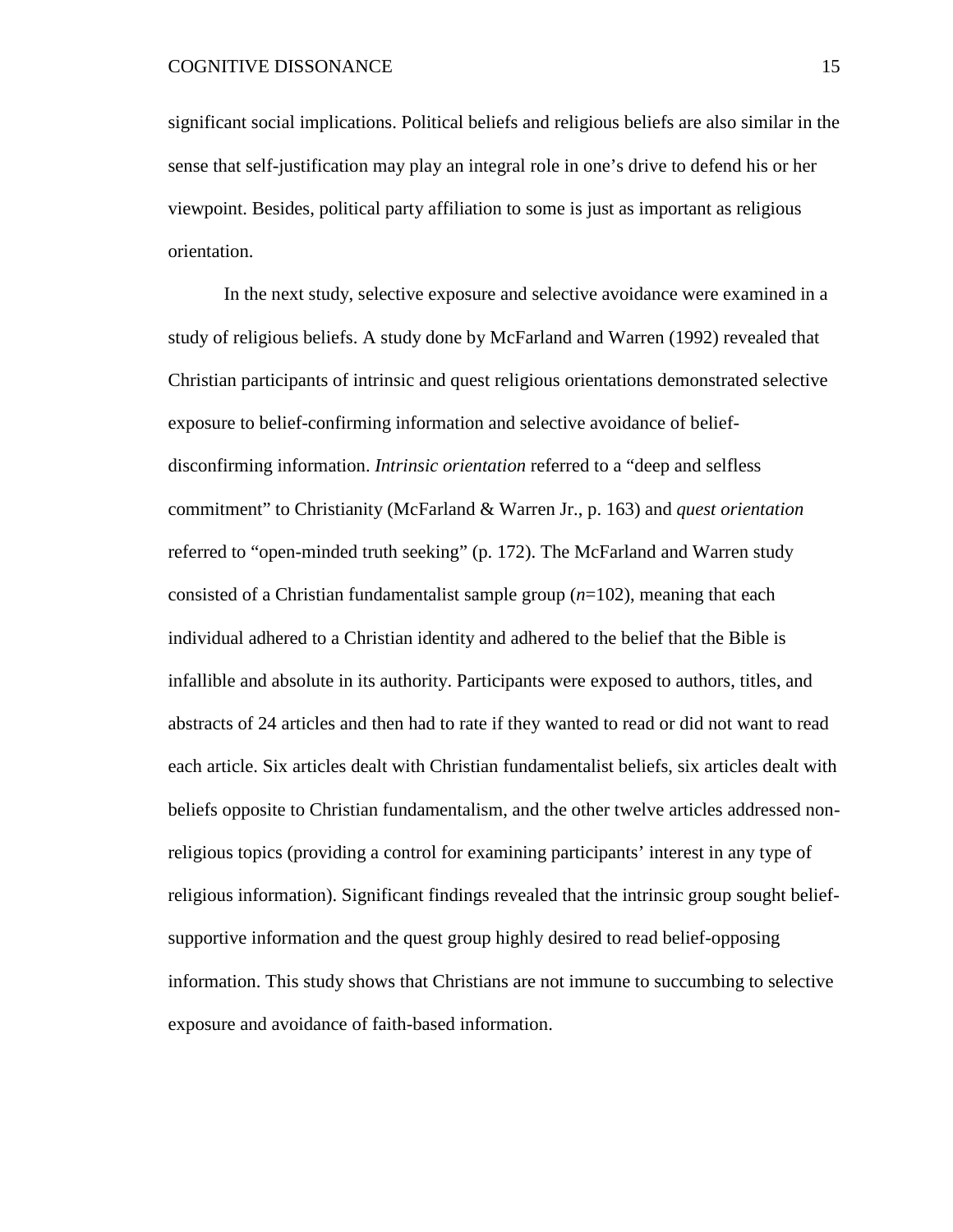**Religious beliefs and self-justification.** The Batson (1975) study assessed individuals' adherence to a personal religious belief after being presented with disconfirming information to that belief. Batson hypothesized that upon being presented with disconfirming information, the individual would react according to the rationalizing model. The rationalizing model states that when contradiction to one's personal religious beliefs is presented and acknowledged, the participant will adhere more firmly to his or her pre-existing beliefs. Batson created a disconfirmation story that portrayed "new evidence" that dispelled the validity of the Christian faith, claiming that Jesus was merely a man and he never rose from the grave. This study analyzed differences between Christians and nonbelievers' acceptance of the veracity of a disconfirmation story.

Twenty-four percent of subjects accepted the disconfirming story as truth. Christians who accepted the story as truth subsequently intensified their adherence to the Christian faith. There was a significant increase in self-report scores measuring intensity of adherence to their originally stated beliefs (Batson, 1975). This study conveyed that the rationalizing process had been assumed during all previous research studies assessing cognitive dissonance theory. Firmly held convictions had not been previously tested and interaction with friends who embrace the same beliefs as the participants has always been prohibited as a means of implementing control. The methodology of the Batson study was *quasi-experimental*, meaning it was limited in its ability to make causal inferences and generalize results to everyday life.

A 1997 study (Burris, Harmon-Jones & Tarpley) addressed the issue of dissonance reduction and build on Batson's (1975) research, providing thorough groundwork to construct a more suitable experiment for intriguing data collection. The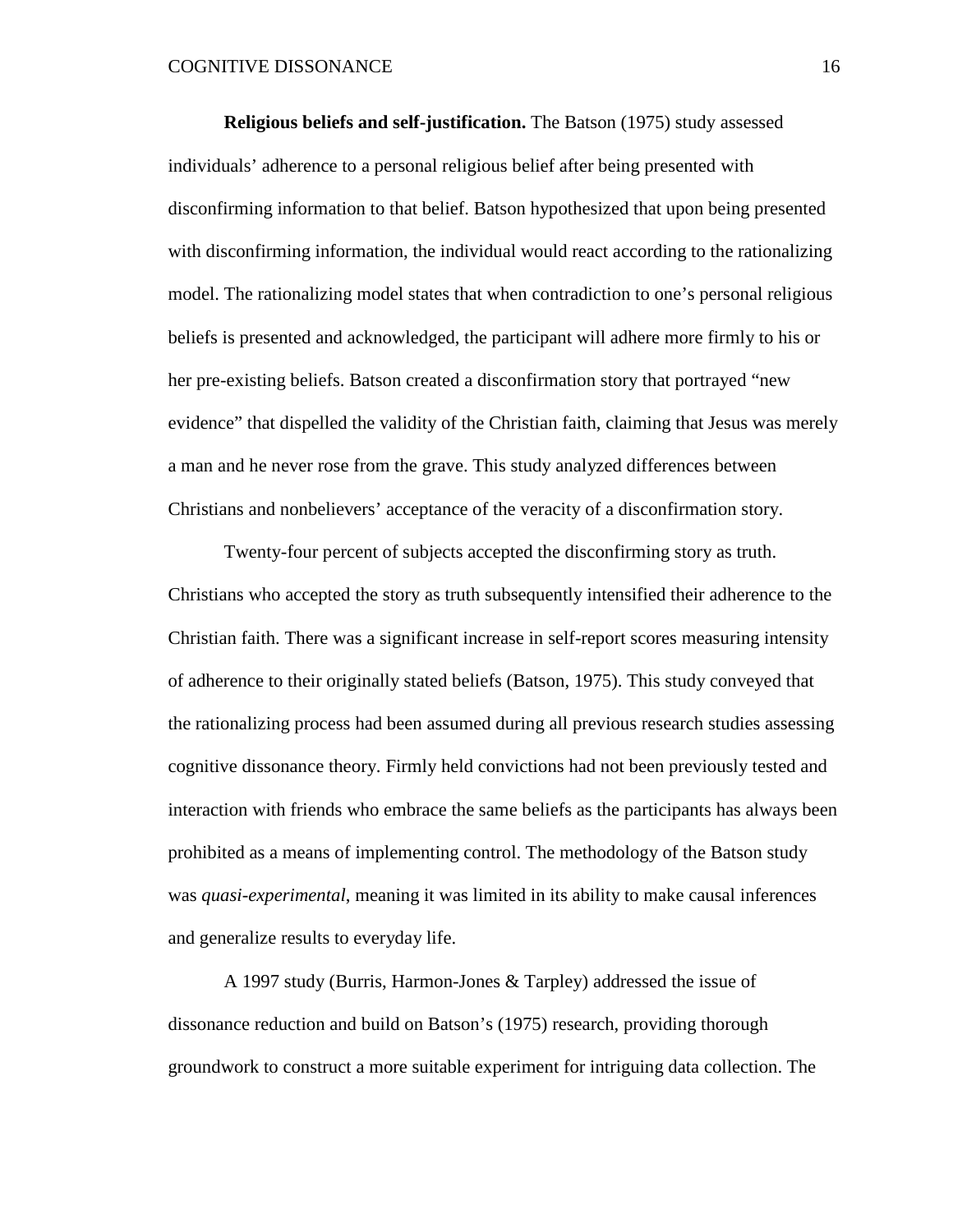1997 study analyzed the *negative affect* that follows cognitive dissonance and how one copes with it. Negative affect refers to the subsequent discomforting feeling experienced as a result of cognitive dissonance. Cognitive dissonance theory assumes that when dissonance is encountered a negative affect results, causing one to pursue some method of reducing that negative affect. The primary research questions of this study asked the following: does reduction of negative affect result from dissonance reduction when a disconfirming belief is presented? Additionally, does appealing to transcendent thoughts provide an effective means for negative affect reduction?

It was hypothesized that dissonance reduction may take the form of clinging to *transcendent concepts*—thoughts beyond the universe or material existence. Validating transcendent explanations for a dissonant cognition would reduce negative affect. Participants were randomly assigned to one of two conditions: opportunity for transcendent explanations or no opportunity for transcendent explanations. All participants were instructed to read an article dealing with the death of an innocent child from a Christian home, threatening the belief that a loving God really exists. The article's purpose was to stir up dissonant thoughts in the minds of participants. A self-report assessment that measured negative affect was utilized at the end of both conditions. Analysis of the data revealed a significant negative correlation between acceptance of transcendent explanations for a dissonant cognition and subsequent negative affect. The dissonance-producing article evoked significantly more negative affect, i.e. feelings of agitation and discomfort, in the no-transcendence opportunity condition. The agitation negative affect was significantly lower in the religious-affirmation condition in comparison to both the no-affirmation condition and distraction condition. Individuals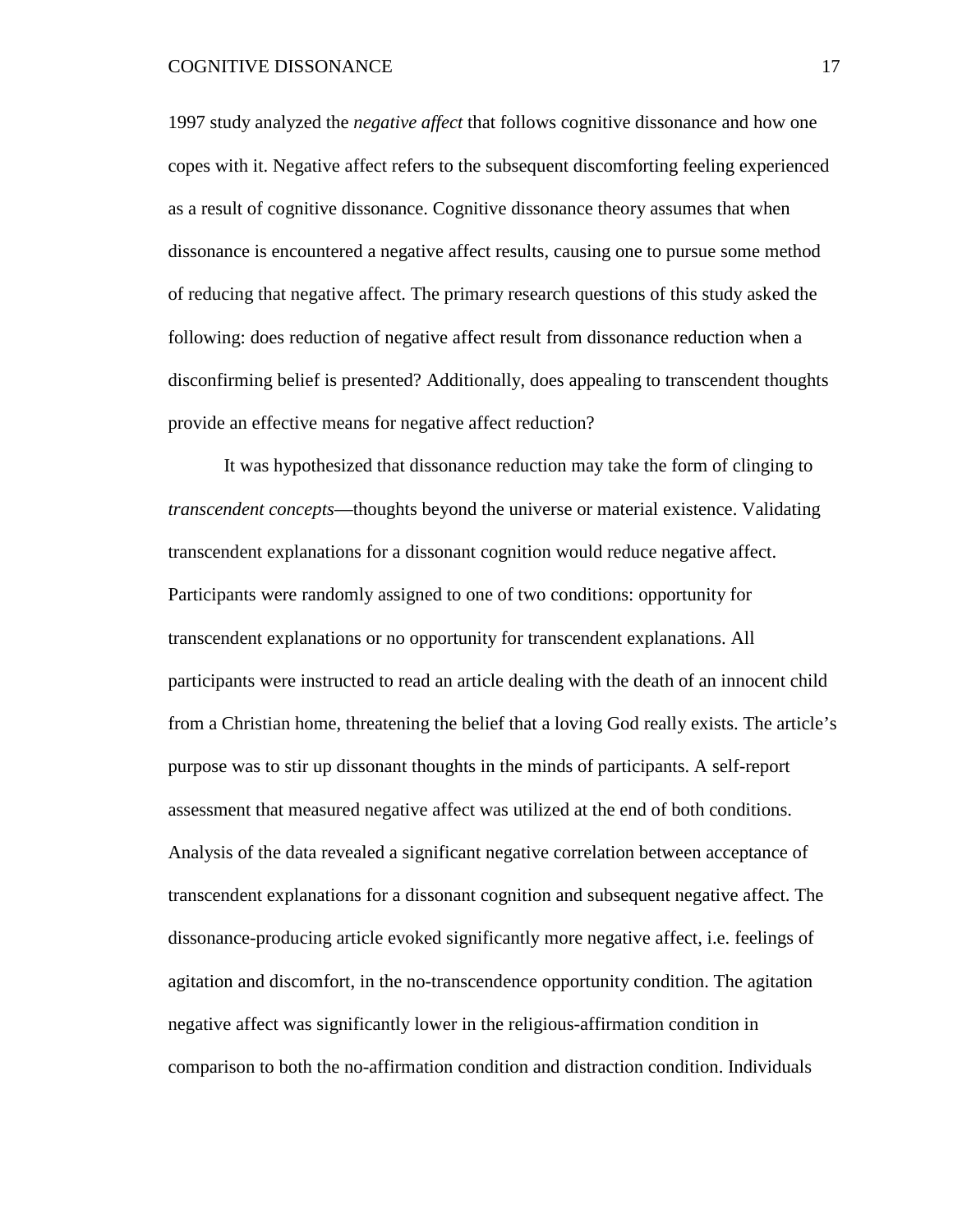tend to reduce dissonance and negative affect by affirming prior beliefs. Cognitive dissonance plays a crucial role in determining or modifying beliefs about God.

Not only do individuals self-justify beliefs through spiritual cognitions but also through compromise. The Mahaffy (1996) study sought to identify if lesbians were experiencing or had experienced cognitive dissonance between their personal Christian beliefs and their homosexuality, and, if so, what dissonance was experienced and how did they resolve the dissonance? A convenience sample of 163 lesbians voluntarily participated in the study. Data were collected through use of open-ended self-report measures assessing whether or not cognitive dissonance between sexual orientation and Christian beliefs was experienced at any time in their lives. The self-report measure also assessed how the individual coped during time of dissonance. Data revealed that close to three-fourths of respondents reported one of two coded-forms of dissonance: intrinsic and extrinsic dissonance. *Intrinsic dissonance* referred to an internal lack of resolve between one's personal Christian beliefs and homosexuality. *Extrinsic dissonance* referred to one's homosexuality conflicting with people's perceptions and standards for a Christian way of life.

The dissonance that participants experienced caused fifty-eight percent of respondents to alter their religious beliefs so that they could justify their homosexual lifestyles while holding to a Christian identity. This portion of subjects compromised their religious views to maintain a Christian identity as well as a lesbian sexual identity. This further illustrates individuals' reluctance to changing behavior in a way that does not satisfy the religious dissonant cognition. If this were not the case then these Christian lesbians would have departed from the lesbian lifestyle and fully conformed to a biblical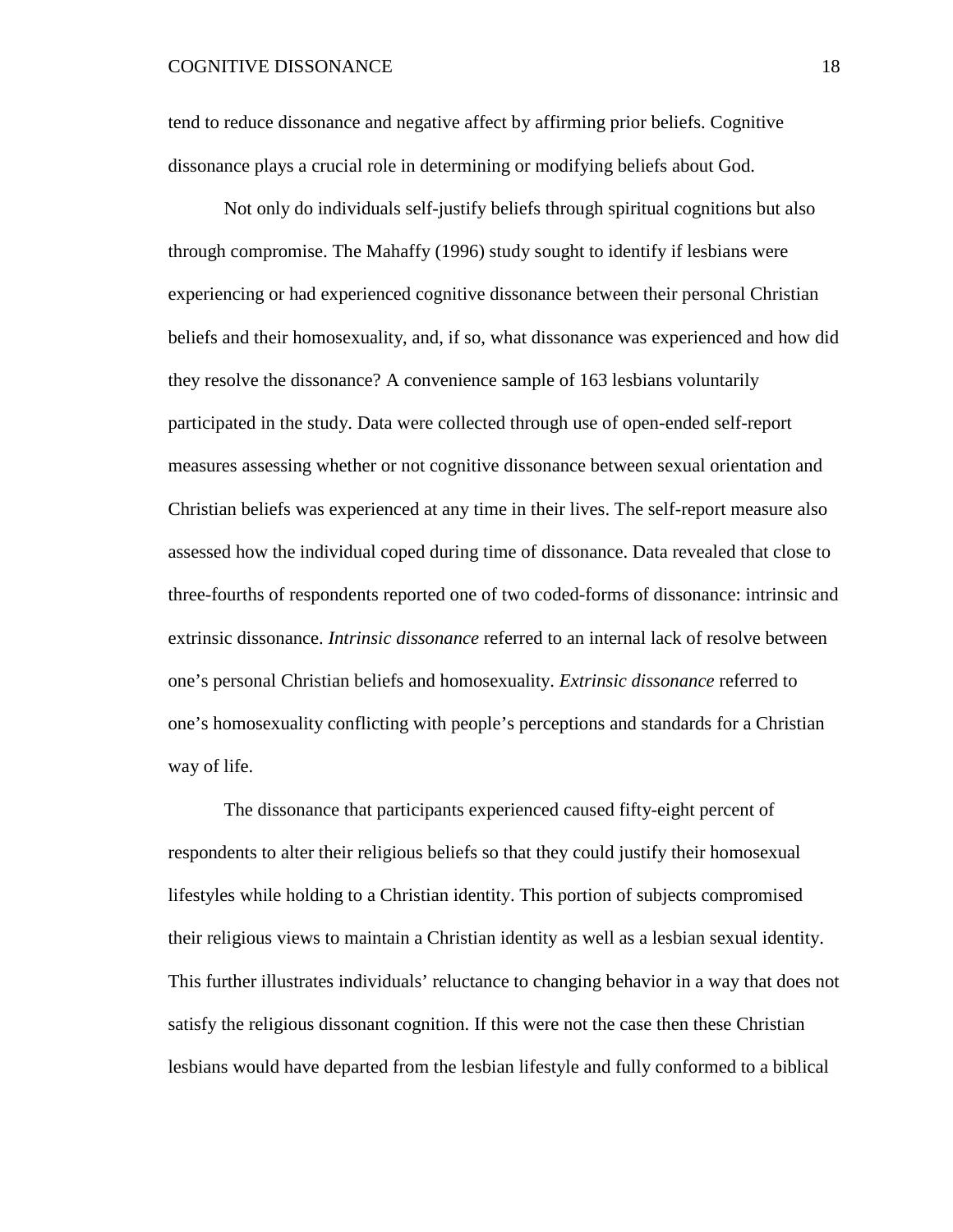conviction of sexual orientation. The data from the study revealed that the majority of lesbian participants subsequently remained grounded in both their homosexual and Christian identities, thus further supporting the concept of self-justification after experiencing some form of religious cognitive dissonance.

Self-justification is a predominant motivator and coping mechanism. In dealing with religious beliefs and experiencing cognitive dissonance it is easy to see the role that self-justification plays as a coping mechanism. People do everything within their power, whether consciously or unconsciously, to justify their existing beliefs and reduce cognitive dissonance.

#### **Application of Research to Present Study**

Instead of analyzing the differences between Christians and Non-Christians like the Batson (1975) study, the study conducted for this paper examined how cognitive dissonance affects Christian fundamentalists' beliefs about a specific doctrine, speaking in tongues. Participants were grouped as pro-tongue Christians or anti-tongue Christians according to their responses on a survey about speaking in tongues. Differences between each group's survey scores were analyzed before and after religious dissonant information were presented. This presented opportunities to examine how college-age Christians reduce religious-oriented cognitive dissonance. In light of past research, H1: it was hypothesized that belief-disconfirming information toward personal beliefs about speaking in tongues would cause Christian college students to self-justify pre-existing beliefs, adhering to or more strongly adhering to pre-existing beliefs about speaking in tongues. H2: In the pro-tongue message conditions it was hypothesized that the protongue belief group would experience higher change towards belief in tongues than the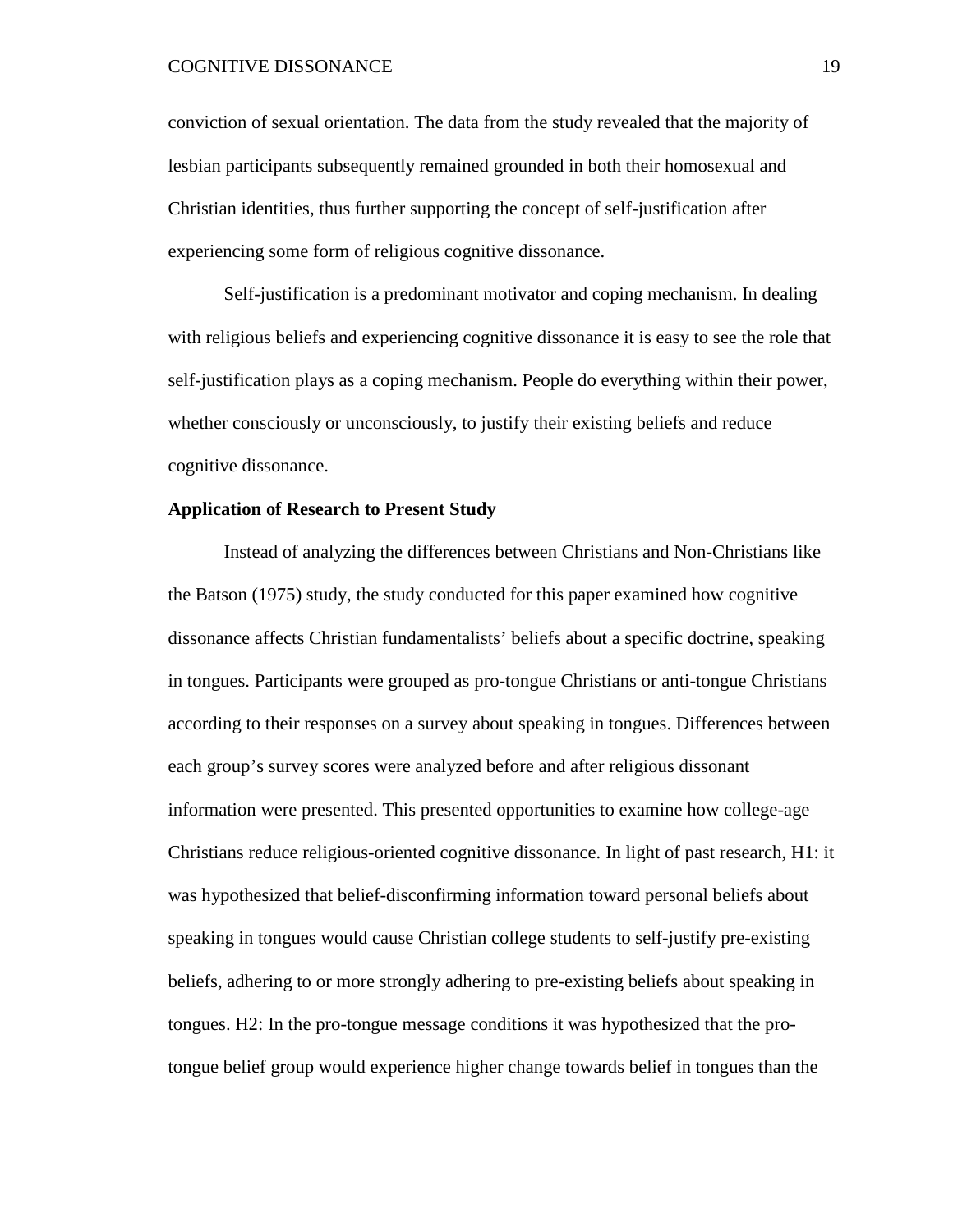anti-tongue group. H3: In the anti-tongue message conditions it was hypothesized that the anti-tongue belief group would experience larger change towards disbelief in tongues than pro-tongue belief group.

#### **Method**

#### **Participants**

This study was conducted using a non-probability convenience sample  $(N = 52)$ consisting of fundamentalist Christians at a mid-sized evangelical Christian University in the southeastern United States. The sample included male and female, undergraduate, residential students over 18 years of age who are currently enrolled in at least one psychology course. These students were notified about the opportunity to participate in the experiment via email. This email informed students of the nature of the study in an ambiguous manner (i.e. spiritual gifts research) as a means of preventing students from guessing the true purpose and hypotheses of the study. As incentives for their participation, students were offered a *psychology activity*—a psychology-related event that the University's psychology department requires all who are enrolled in a psychology class to participate in for course credit—and a chance of winning a \$20 Wal-Mart gift card on the day of the study. Data representing 17 of the original 69 participants were not included in the experimental analysis because they did not fulfill several requirements: completion of a demographics page (n=6), being a professing Christian  $(n=1)$ , believing in the infallibility and absolute authority of the Bible  $(n=5)$ , completion of all ten items on the preliminary TS  $(n=2)$ , completion of all ten items on the post-video TS (n=3). (The final sample group's demographics can be viewed at Appendix G).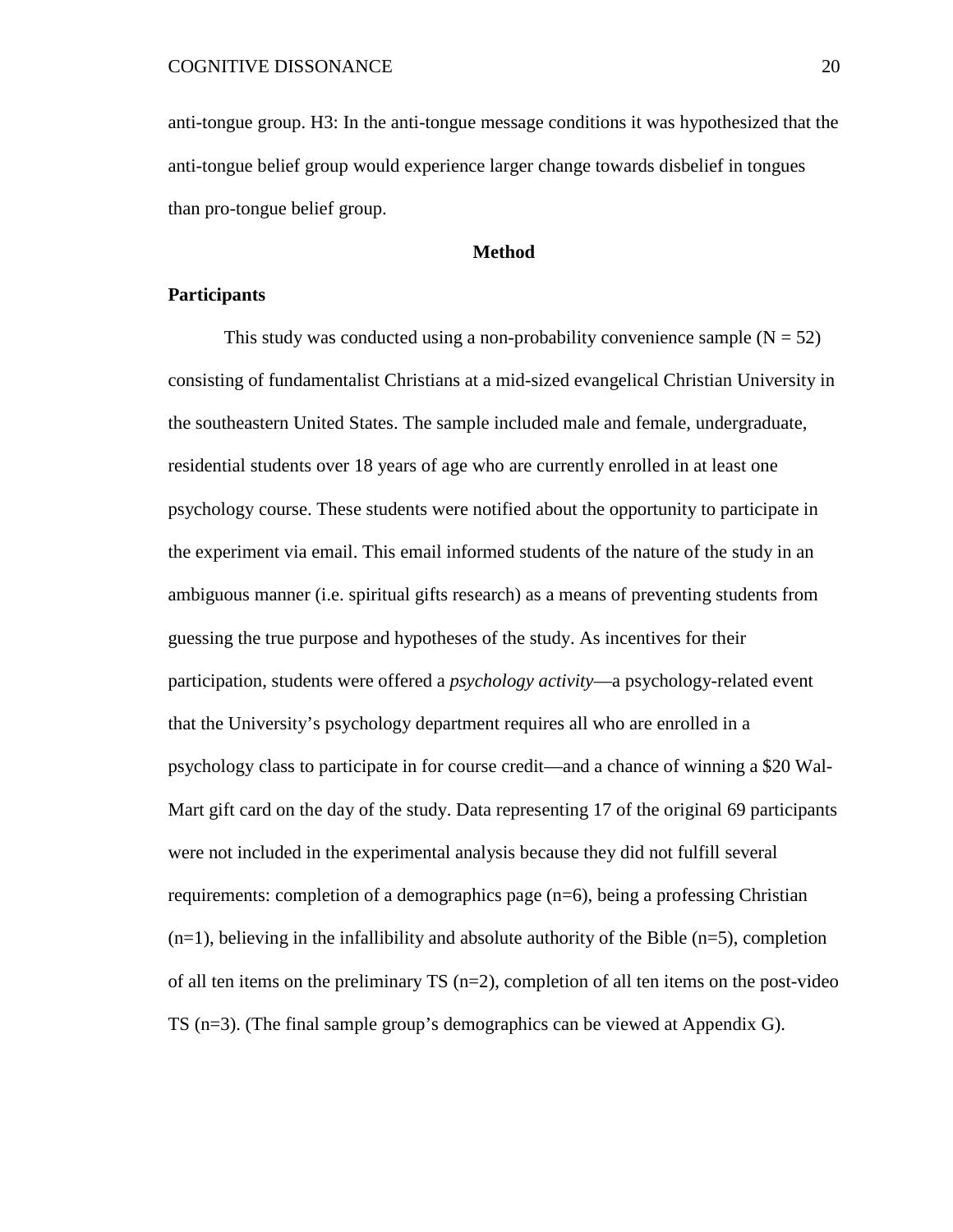#### **Materials**

**Preliminary tongues survey.** The Tongues Survey (TS) is a 10-item self-report measure that assessed participants' pre-existing beliefs about the issue of speaking in tongues (see Appendix D). This was coupled with a demographics page (see Appendix C). The TS uses a 6-point Likert scale ranging from Strongly Agree to Strongly Disagree with no neutral point so that indifferent Christians were forced to choose an inclination. The TS contained 10 items assessing one's perceptions about the relevancy and manifestation of tongues in Christians today, including one's belief about tongues and understanding of what it means to speak in tongues. Items were based on recurring themes addressed within the literature review (Bertone, 2003; Friesen, 2009; Heller-Roazen, 2002; Strauss, 1997). Participants' responses to the first survey item—"I believe the spiritual gift of speaking in tongues is still active and being properly manifested today amongst Christians"—acted as the first of two factors in this experiment, enabling the researcher to form pro-tongue and anti-tongue participant groups because of participants' pre-existing beliefs. The TS produced a Cronbach's alpha of  $\alpha = .93$ .

**Video clip.** This is approximately a 7-minute ABC News video report entitled "The Science of Speaking in Tongues" (Mabrey, 2008). The video objectively reports the findings of an empirical laboratory study conducted by Dr. Newberg at the University of Pennsylvania, who looked for a physiological explanation for speaking in tongues. Dr. Newberg examined the relationship between faith and science by studying CT scans of brain activity during times of normal English prayer as well as prayer in tongues of eight Americans who speak in tongues. Data revealed that the frontal lobe activity in participants' brains was significantly lower when praying in tongues versus praying in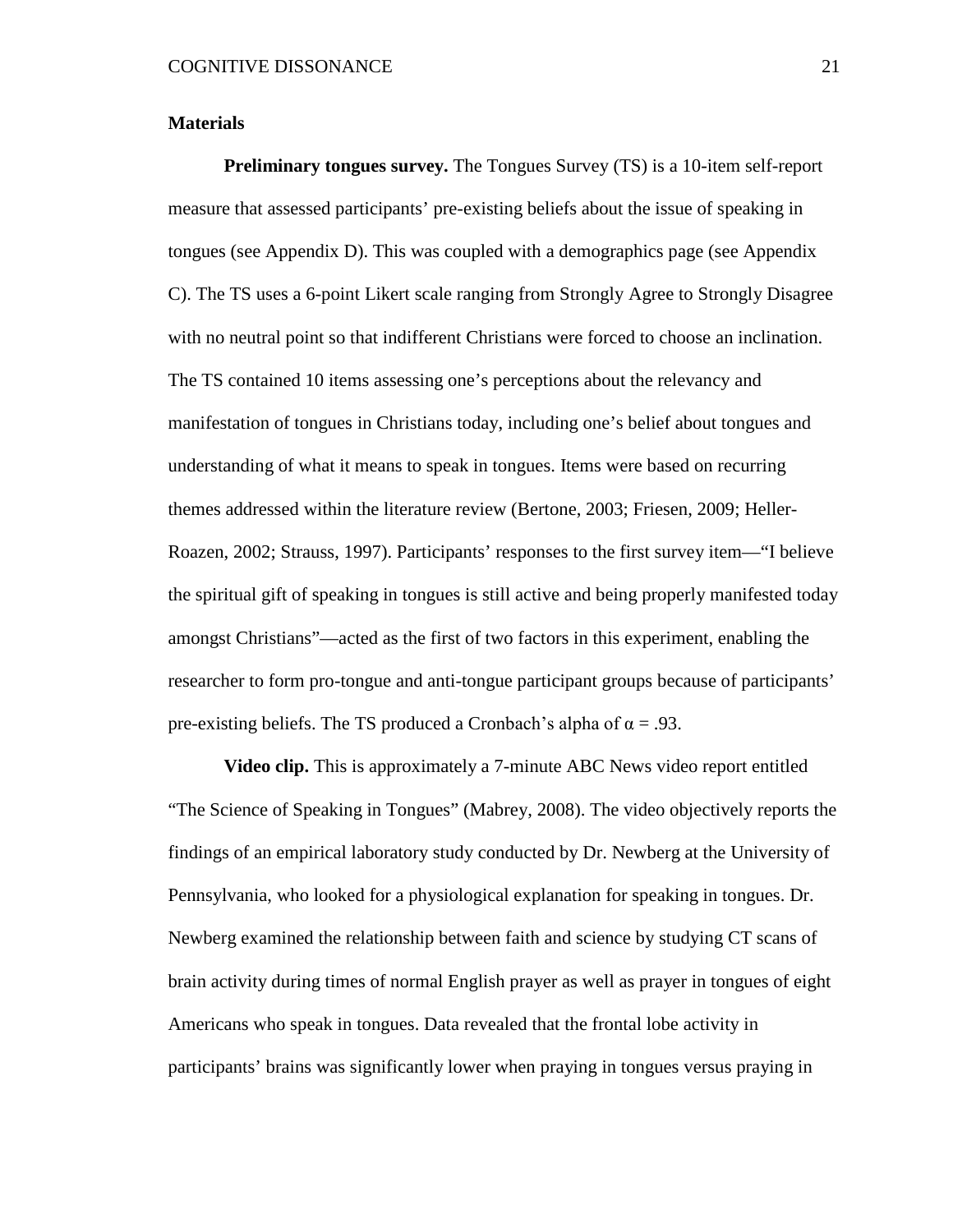English. This study did not prove or disprove the validity of speaking in tongues. This study originally aired on July 11, 2008.

**Post-video tongues survey.** The TS was administered again as a post-video selfreport measure. This assessed participants' beliefs and attitudes about tongues after watching the video clip and reading either an attached belief-confirming cover page or belief-disconfirming cover page.

**Pro-tongues cover page.** The pro-tongue cover page contained scripture references and quotes from the video clip that supported pro-tongue beliefs (see Appendix F). This was given to participants before receiving the post-video TS. Participants were instructed not to turn the page until they read the content thoroughly. Two of the four participant groups were issued the pro-tongues cover page: pro-tongue Christians (belief-affirming condition) and anti-tongue Christians (belief-disconfirming condition).

**Anti-tongues cover page.** The anti-tongues cover page contained scripture references and quotes from the video clip that supported anti-tongue beliefs (see Appendix E). This was given to participants before receiving the post-video TS. Participants were instructed not to turn the page until they read the content thoroughly. Two of the four participant groups were issued the pro-tongues cover page: pro-tongue Christians (belief-disconfirming condition) and anti-tongue Christians (belief-affirming condition).

#### **Procedure**

An email was sent to all students currently enrolled in at least one psychology course, inviting them to participate in this study (Appendix A). On the day of the study,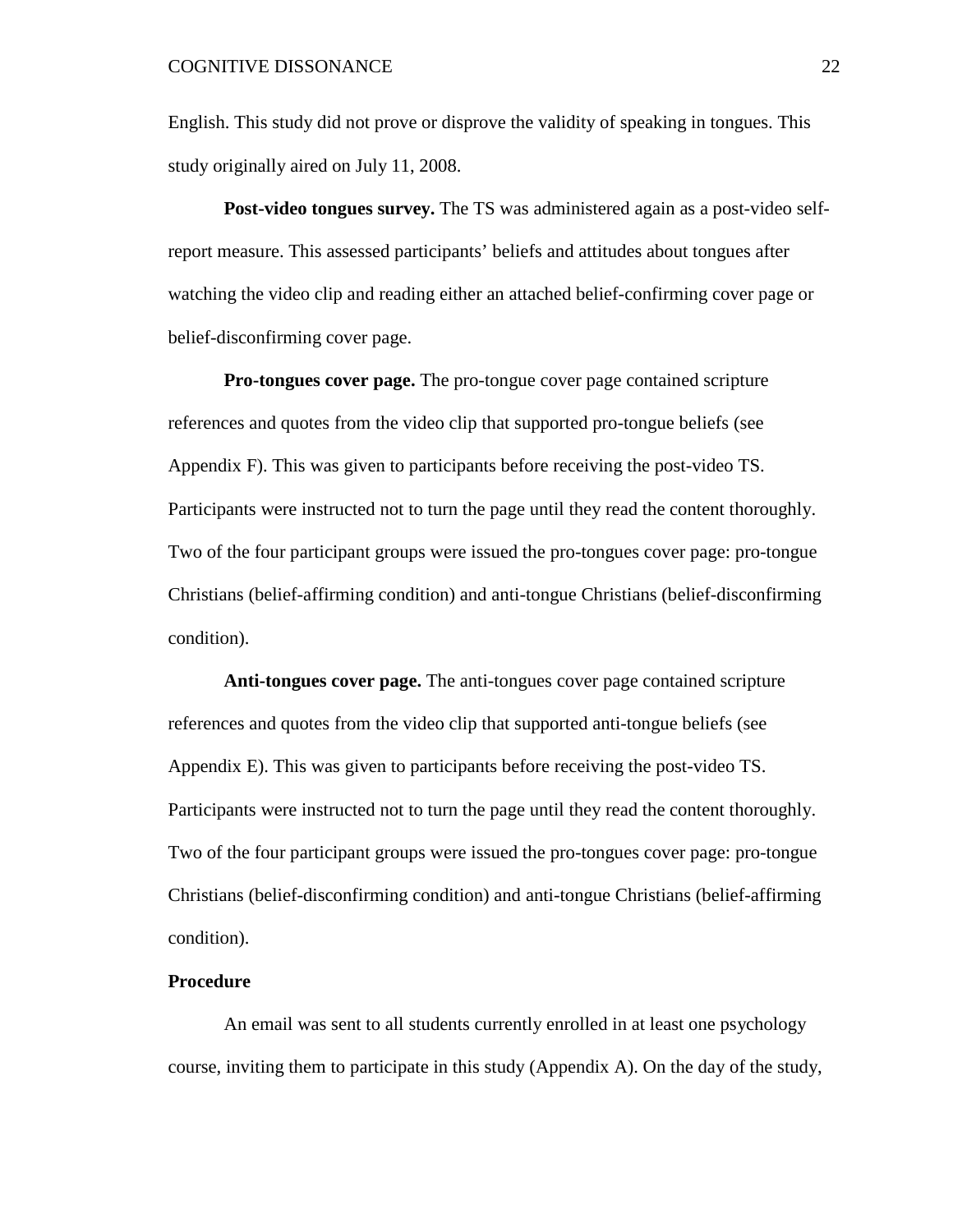as participants were entering the designated classroom they were each assigned an identification number for confidentiality purposes and given an informed consent form that needed to be initialed. The informed consent form described the conditions and requirements of the study (Appendix B). Students were provided with adhesive labels stating their identification number so they would not forget it. Students were instructed to take a seat and wait for further instructions.

At the designated start-time of the study the classroom doors were closed, which had signs on them stating that entrance was no longer permitted due to potential disruption of an experiment in progress. The researcher informed the participants that the study had officially begun and that no communication was permitted amongst participants under any circumstances. All technological devices (e.g. cell phones, iPods) were turned off at this point.

All participants were then asked to complete the TS. Participants were instructed to record their identification numbers on the survey and demographics page. The completed demographics page and TS were collected by an assistant. The researcher then informed the participants that a 7-minute ABC News video report about speaking in tongues is about to be played and that they are to watch attentively. While the video was playing, the researcher and assistant categorized all completed surveys according to participants' responses on item #1, grouping participants into two categories—pro-tongue Christians and anti-tongue Christians. These categories were represented by two piles of TS documents. These two piles were then counted and split in half, forming two piles of pro-tongue surveys and two piles of anti-tongue surveys. These piles represented each of the four groups for the experiment: pro-tongue Christians receiving a belief-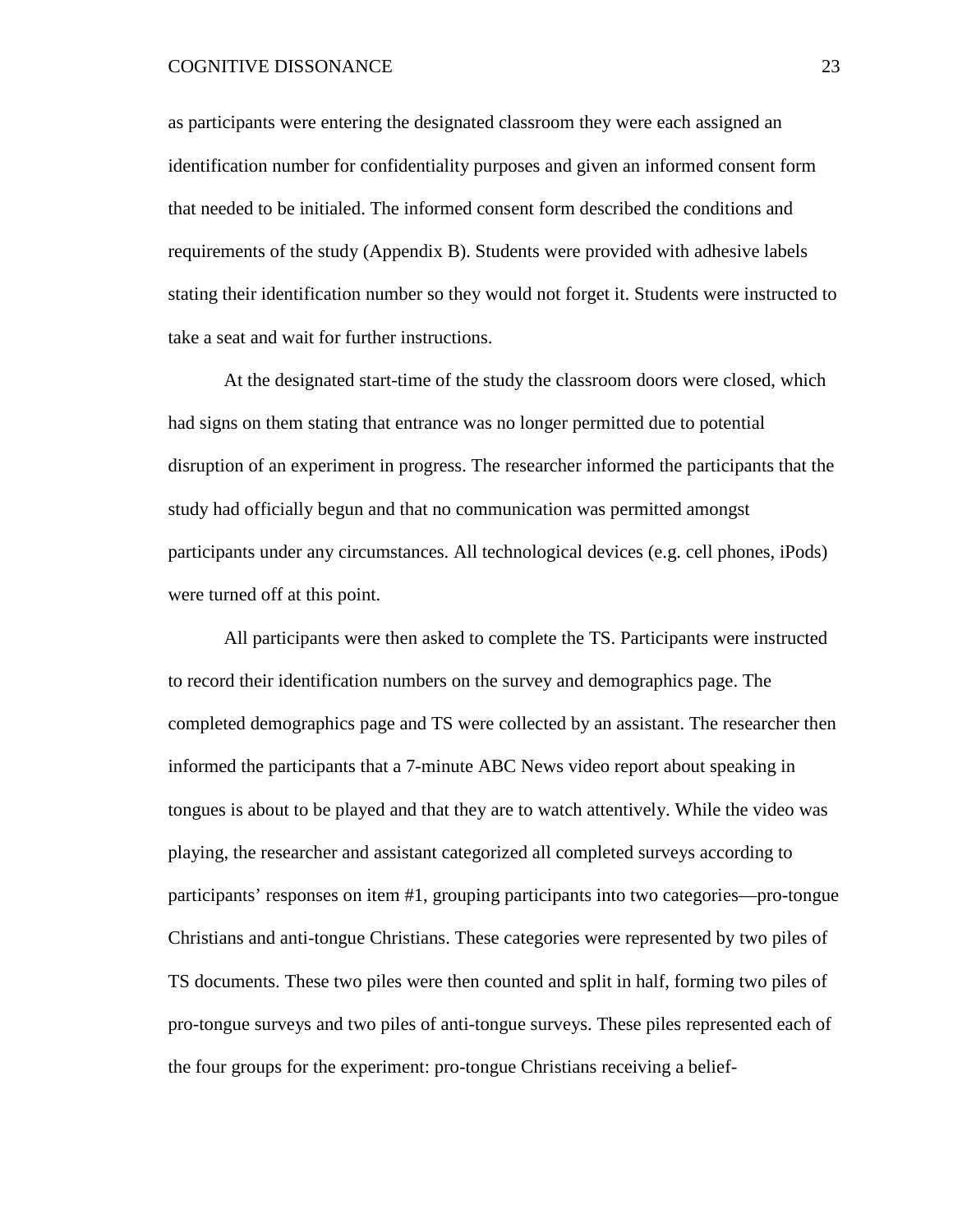disconfirming cover page (pro-dissonance group), pro-tongue Christians receiving a belief-affirming cover page (pro-affirmation group), anti-tongue Christians receiving a belief-disconfirming cover page (anti-dissonance group), and anti-tongue Christians receiving belief-affirming cover page (anti-affirmation group).

As soon as the video had finished, the researcher returned to the front of the room to distribute one of the two possible cover pages to each participant, followed by a postvideo TS. The researcher did not inform participants about the forming of experimental conditions or pro-tongue/anti-tongue categories until the experiment was over. Instead, the researcher called out identification numbers of participants from each of the four stacks of preliminary TS documents one group at a time to walk to the front of the room and receive their respective cover pages and post-video TSs. The co-facilitator distributed the proper documents to one group as the researcher called out the identification numbers of the next group. Upon receiving a cover page and TS, participants sat at their original seats to continue contemplating the cover page information and complete the post-video TS. Participants were instructed to read all of the content on their respective cover pages before taking the survey. The researcher also reminded all participants to record their identification numbers at the top right corner of both the cover page and survey.

Upon completion and collection of post-video questionnaires and cover pages, the researcher explained the purposes of the study and gave a brief methodological overview. Participants were then dismissed.

#### **Results**

A *TS change score*—the difference between a participant's preliminary TS score and post-video TS score—was calculated for each participant. This change score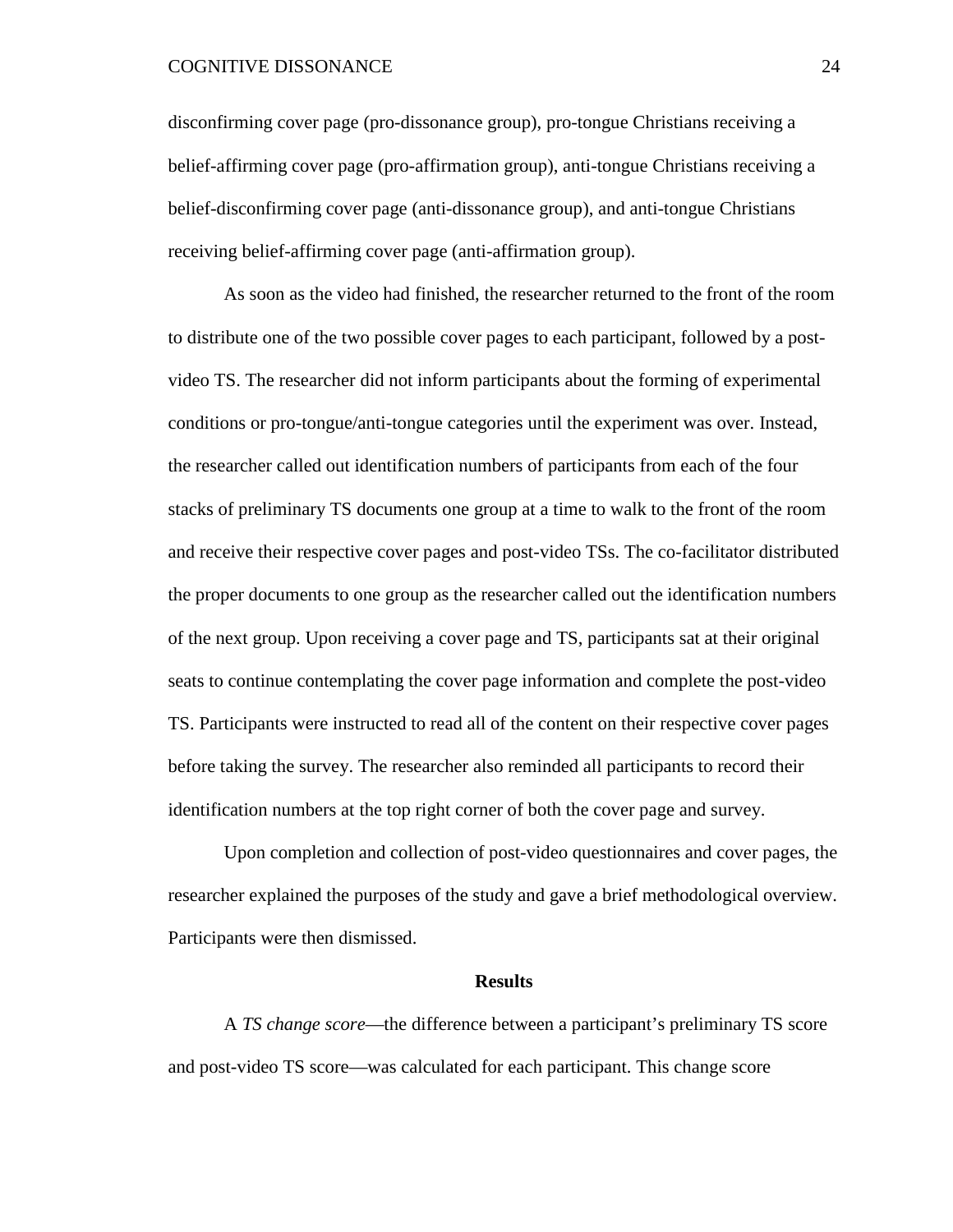measured how much participants' beliefs about speaking in tongues changed as a result of the experiment. A positive TS change score suggests an inclination towards pro-tongue beliefs and a negative TS change score suggests an inclination towards anti-tongue beliefs. The TS change scores were examined for skewness.



**Histogram of TS Change Scores** 

*Figure 1*. Histogram of participants' TS change scores

The histogram's departure from normality was not judged serious enough to require the use of nonparametric statistics. The mean TS change score of -0.38 and standard deviation (SD) of 5.59 are the appropriate summary statistics to describe the TS change scores.

Two independent samples *t* tests were used to assess whether mean TS change scores were significantly altered by the message conditions. For the first comparison it was hypothesized that within the pro-tongue message conditions, the pro-tongue belief group would have higher TS change scores towards belief in tongues than anti-tongue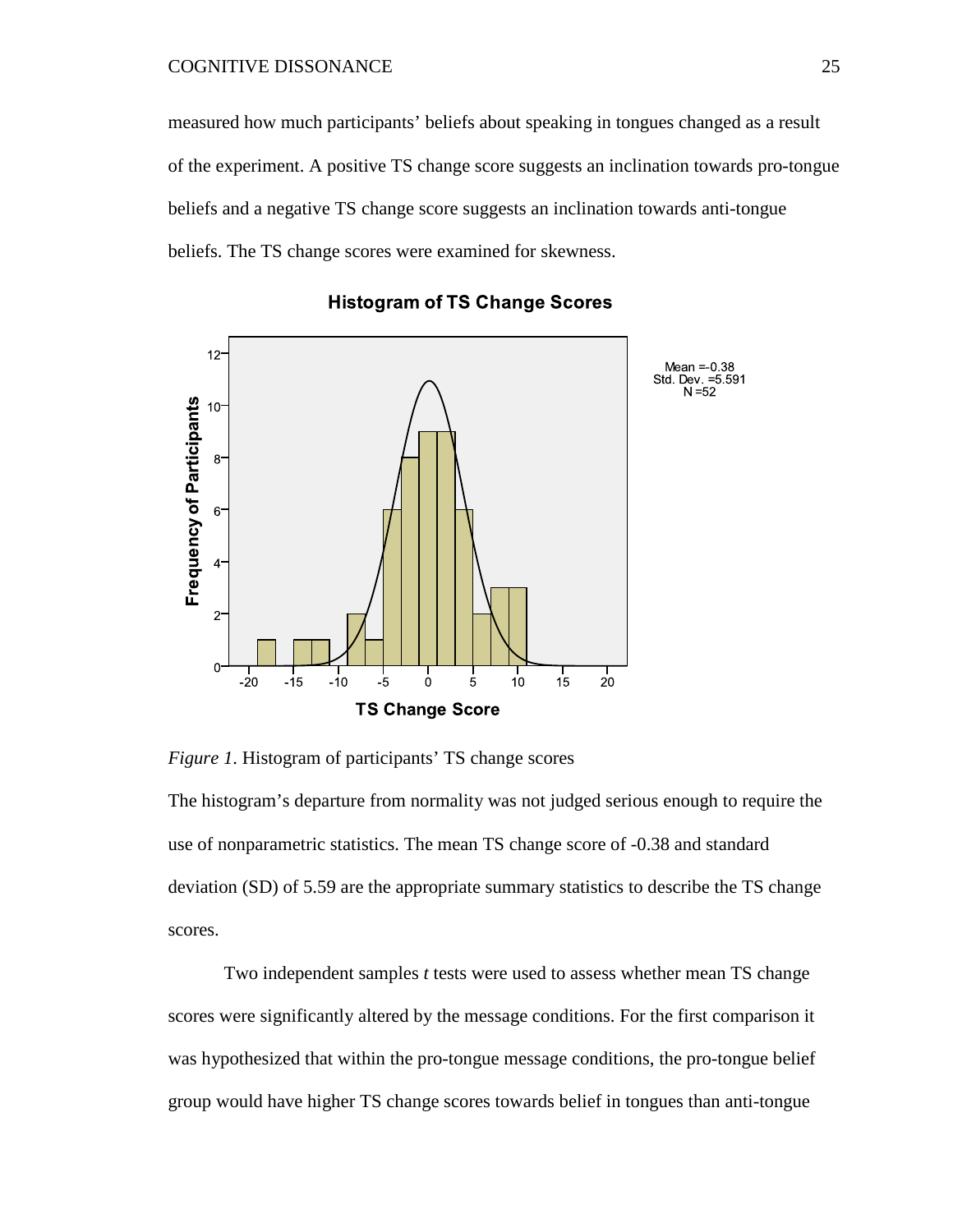participants. The assumption of homogeneity of variance was assessed by the Levene test,  $F(24) = 2.861$ ,  $p = .104$ ; this indicated no significant violation of the equal variance assumption; therefore, equal variances were assumed for this *t* test. The mean TS change score of the anti-tongue dissonance group was significantly higher than the pro-tongue affirmation group,  $t(24) = -2.81$ ,  $p = .01$ . The mean TS change score for the anti-tongue dissonance group ( $M = 4.06$ ,  $SD = 4.14$ ) was over 4 points higher than the mean TS change score for the pro-tongue affirmation group ( $M = -0.10$ ,  $SD = 2.73$ ). These findings did not support the hypothesis because the pro-tongue affirmation group did not have a mean TS change score that was higher towards pro-tongue belief than the antitongue dissonance group. This finding also shows that while the anti-tongue group was influenced by the cover page the pro-tongue group was not, having virtually no effect at all.

Within the anti-tongue cover page condition it was hypothesized that the antiaffirmation group would have larger TS change scores towards disbelief in tongues than pro-dissonance group. The Levene test,  $F(24) = .106$ ,  $p = .747$  indicated no significant violation of the equal variance assumption; therefore, equal variances were assumed for this *t* test as well. The mean TS change score of the anti-affirmation group was not significantly higher than the pro-dissonance group,  $t(24) = -0.706$ , ns. While the comparison did not prove to be statistically significant, the mean TS change score for the anti-affirmation group ( $M = -4.38$ ,  $SD = 5.85$ ) was higher towards anti-tongue belief than the mean TS change score for the pro-dissonance group  $(M = -2.72, SD = 5.36)$ . This finding supported the hypothesis because the outcome was in the right direction despite not being significant.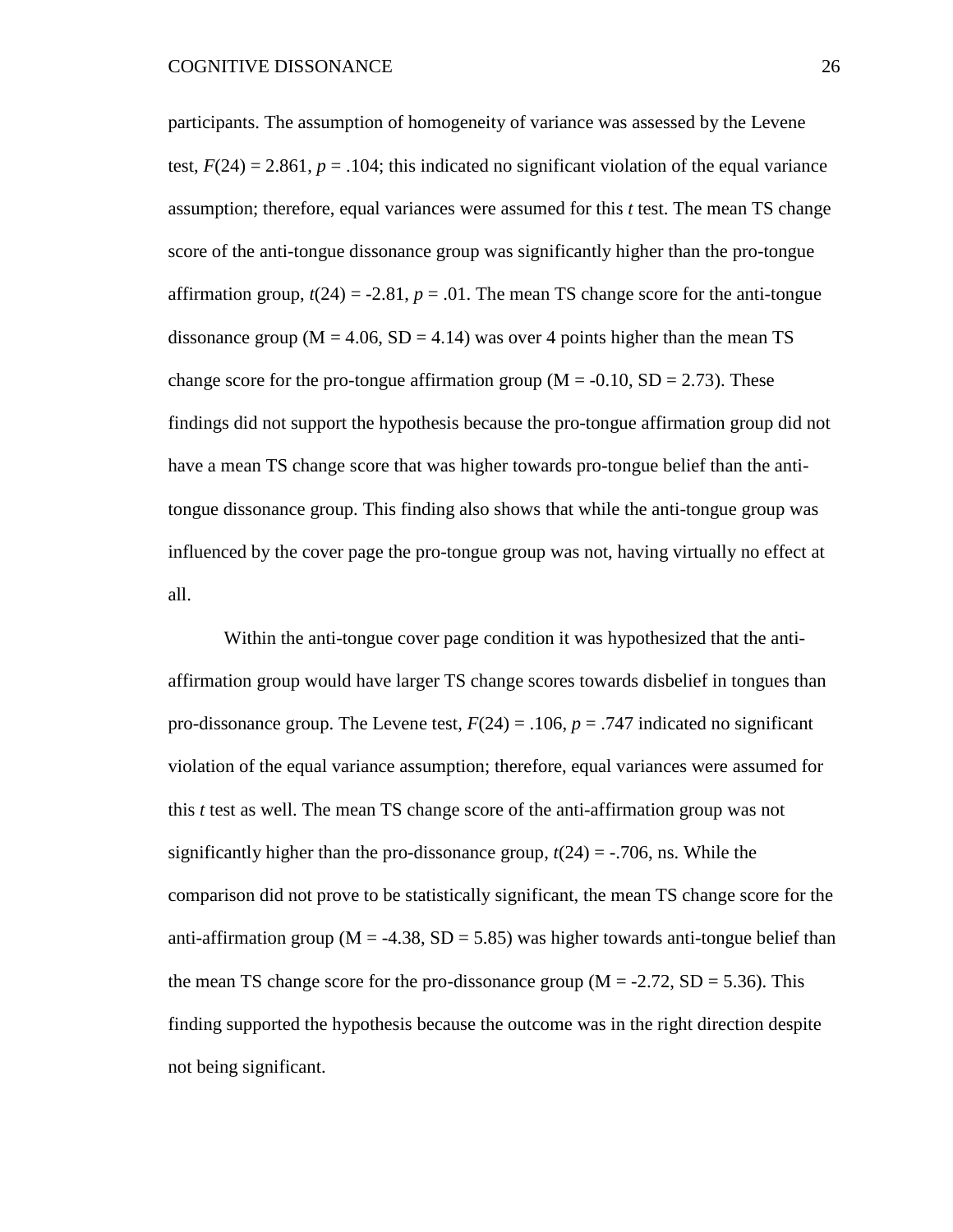An interesting feature of the above results was that both message conditions seemed to change the beliefs of anti-tongue participants more than pro-tongue participants. For example, in the pro-tongue message condition there was a significant effect on the anti-tongue group's TS change scores but no significant impact on the protongue group. The impact of the message conditions depended on the individual's prior belief, indicative of an interaction between the cover sheet and belief factors. To test if this interaction was in fact significant, a two-way analysis of variance (ANOVA) was implemented.

A 2 x 2 factorial ANOVA was conducted since this experiment incorporated two independent variables (IVs)—the prior belief conditions and message conditions—and measured one dependent variable (DV)—TS change scores—that produced normally distributed data. This analysis was performed to assess whether TS change scores could be predicted from the interaction between two factors: a participant's prior belief and message condition. A factorial ANOVA incorporates a single omnibus test—the *F* test which examines all the possible comparisons of the study as one set, thus helping eliminate possibility of making a Type I error (Warner, 2008). As seen in Table 1, the factorial ANOVA revealed that there was a significant interaction between prior beliefs and message conditions on TS change scores, *F*(1,48)=4.50, *p*<.05.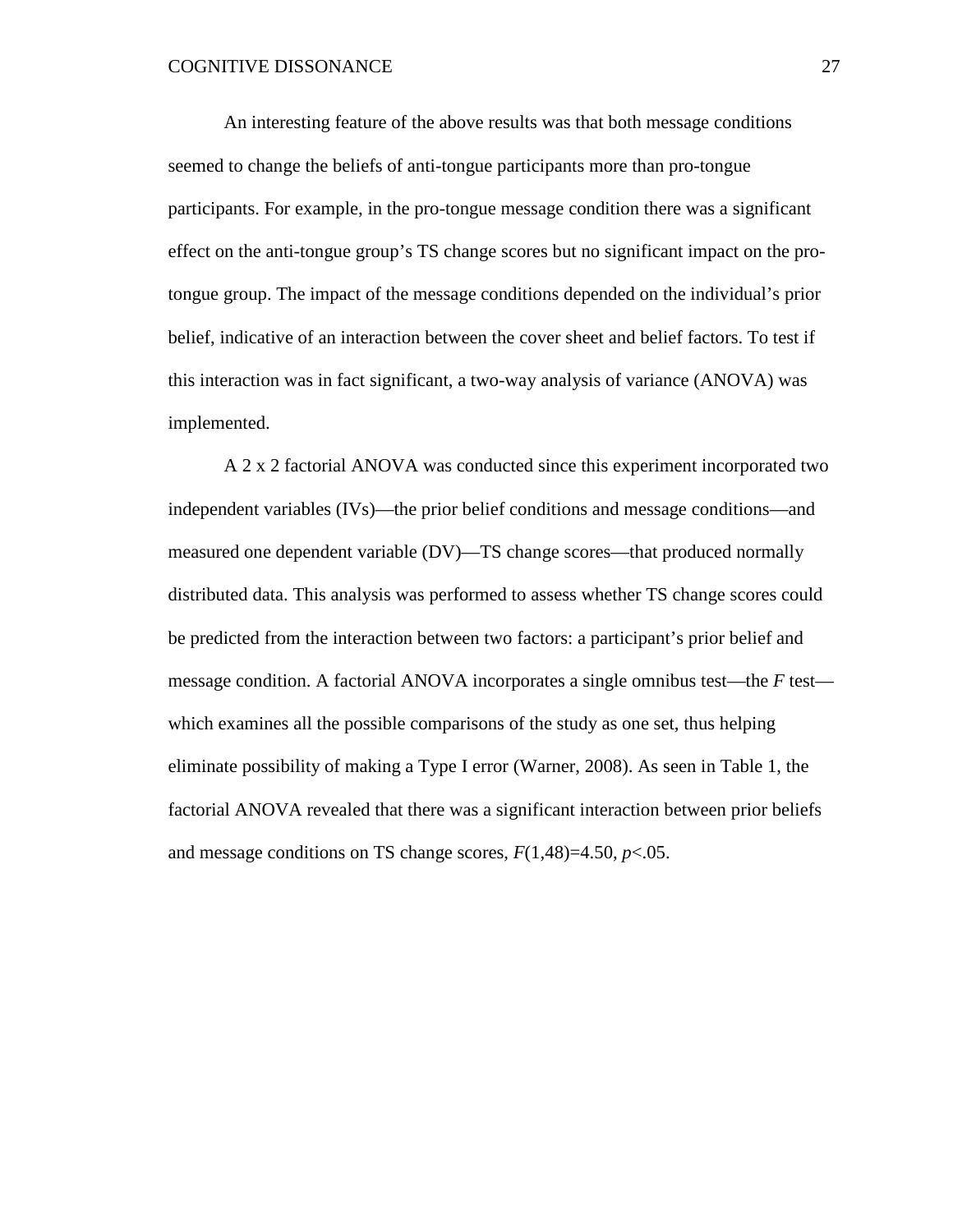### Table 1

| Variable and source                                           | SS      | df           | $\overline{MS}$ | $\boldsymbol{F}$ |     |
|---------------------------------------------------------------|---------|--------------|-----------------|------------------|-----|
| <b>Corrected Model</b>                                        | 542.98  | 3            | 181.00          | $8.26***$        | .34 |
| Intercept                                                     | 28.64   | $\mathbf{1}$ | 28.64           | 1.31             | .03 |
| Pre-existing belief                                           | 18.36   | $\mathbf{1}$ | 18.36           | .84              | .02 |
| Cover page                                                    | 356.55  | 1            | 356.55          | 16.28***         | .25 |
| <b>Interaction: Pre-</b><br>existing belief and<br>Cover page | 98.58   | $\mathbf{1}$ | 98.58           | $4.50*$          | .09 |
| Error                                                         | 1051.32 | 48           | 21.90           |                  |     |
| Total                                                         | 1602.00 | 52           |                 |                  |     |
| <b>Corrected Total</b>                                        | 1594.31 | 51           |                 |                  |     |

*Factorial ANOVA Summary of Group Differences Between TS Scores*

a. R Squared = .341 (Adjusted R Squared = .299)

b.  $*_{p}$  < .05.  $*** p$  < .001.

Interestingly, this significant interaction revealed how susceptible to influence the anti-tongue belief groups were to belief-disconfirming and belief-affirming information in comparison to pro-tongue belief groups. Message conditions had more of an impact on the anti-tongue belief groups versus the pro-tongue belief groups. The implications of this non-predicted result will be further examined in the discussion. As seen in Figure 2, the pro-tongue belief groups seemed to hold to their prior beliefs more firmly than antitongue belief groups.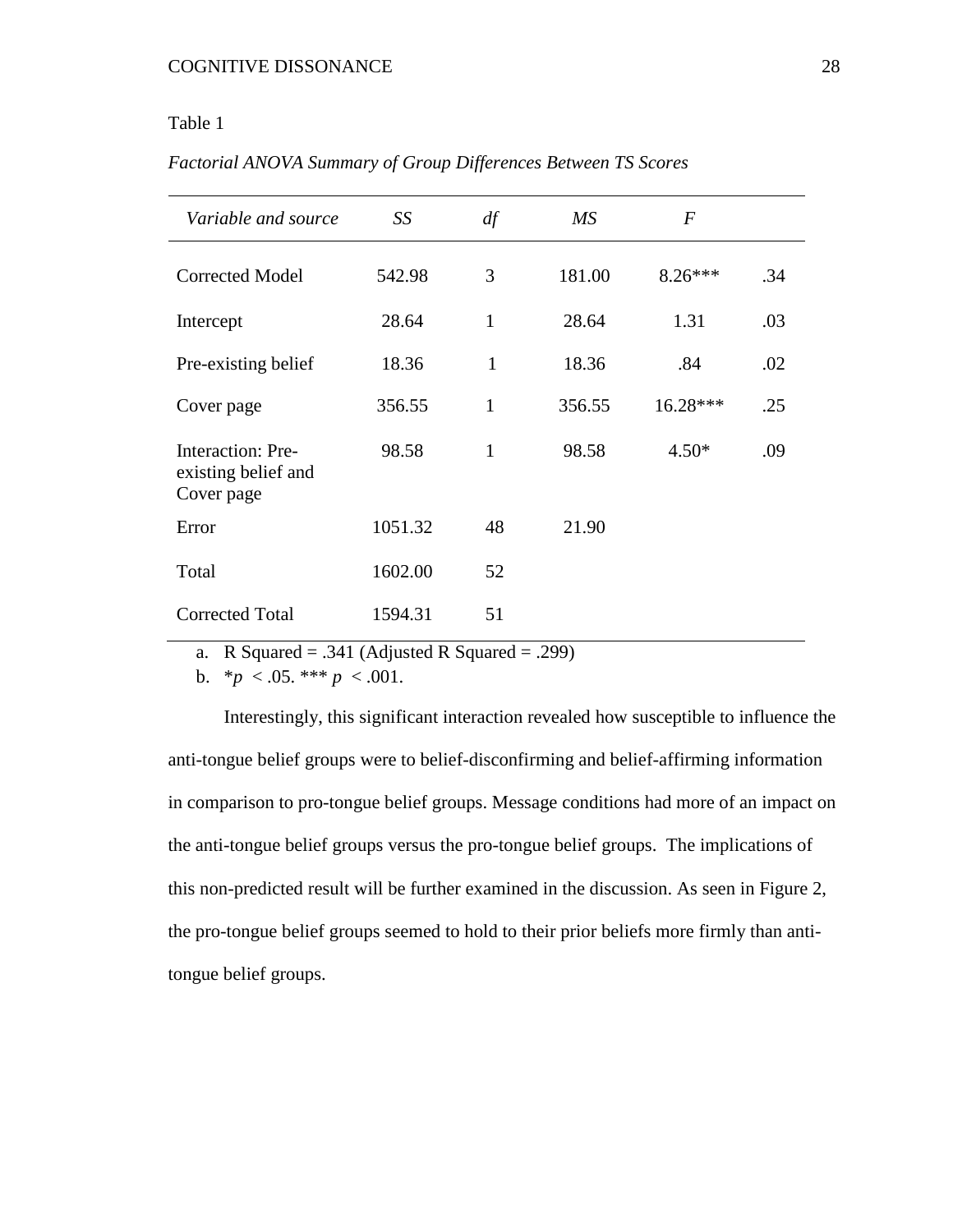

**Means of TS Change Scores** 

*Figure 2*. Mean TS change scores of pre-existing belief and cover page groups.

# Table 2

Table of Means of TS Change Scores for the 2 x 2 Factorial ANOVA Data

|                         | B1 (Pro-tongue) | B2 (Anti-tongue) |  |
|-------------------------|-----------------|------------------|--|
| Factor                  | Message)        | Message)         |  |
| A1 (Pro-tongue belief)  | -.1             | $-2.7$           |  |
| A2 (Anti-tongue belief) | 4.1             | $-4.4$           |  |
|                         |                 |                  |  |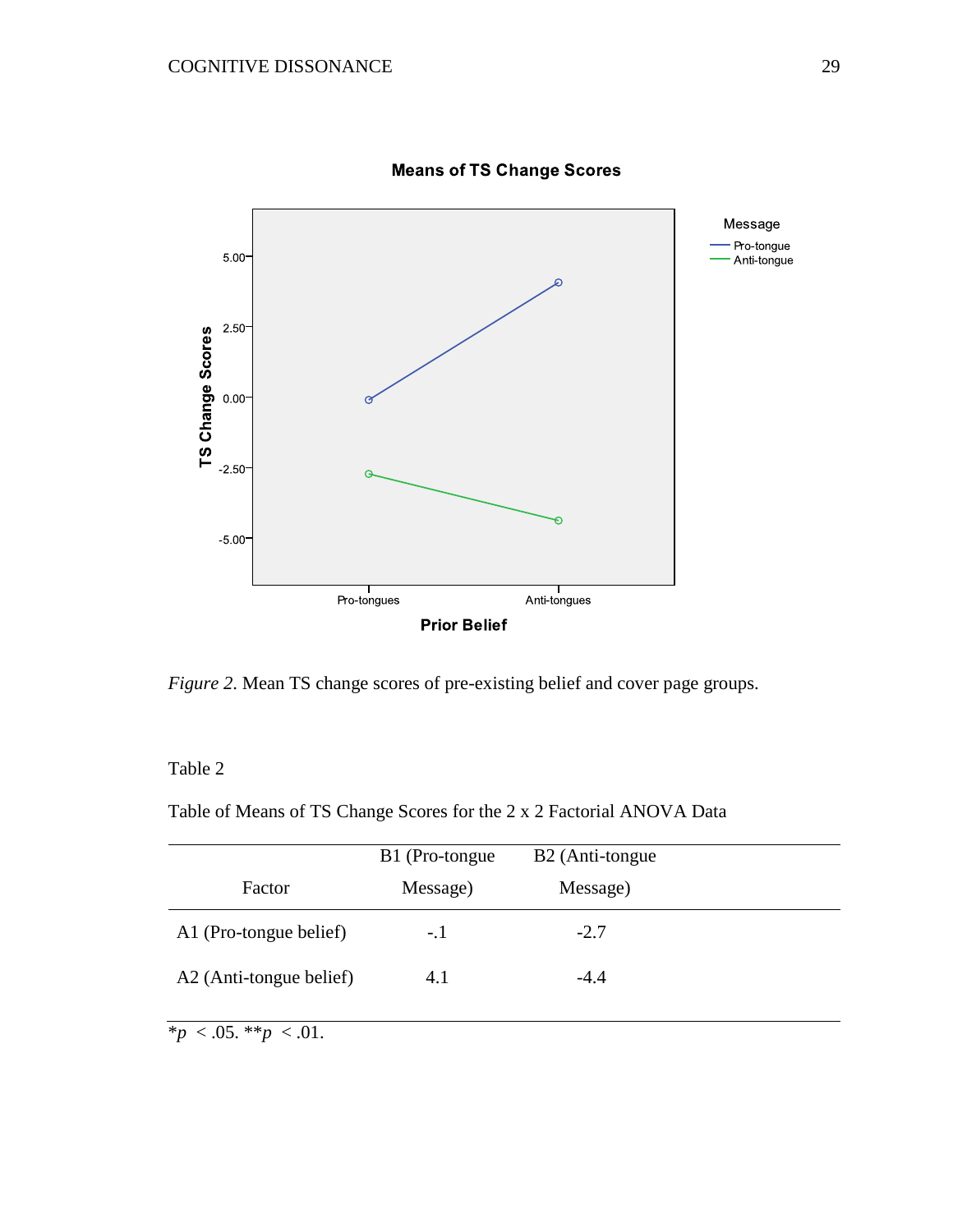#### **Discussion**

It was hypothesized that belief-disconfirming information would cause both protongue and anti-tongue participant groups to not change or more firmly adhere to their prior beliefs than the belief-affirming conditions. In this case the null hypothesis was accepted, predicting no significant change in beliefs about tongues in both dissonance conditions. Surprisingly, this predicted effect of dissonance was not supported. This may have occurred due to participants' lack of familiarity with and certainty about the issue of speaking in tongues. The literature review revealed that firmly held religious beliefs typically do not change when cognitive dissonance is experienced. Therefore, this study's sample may not have held to strong convictions about the matter.

The firmer the religious belief the more difficult it is to sway an individual from that belief. Figure 2 had suggested that pro-tongue Christians have a stronger adherence level to their belief about speaking in tongues than the anti-tongue Christians. If it is assumed that pro-tongue belief groups have firmer convictions about the issue of tongues than the anti-tongue belief groups, what may be seen here is that pro-tongue fundamental Christians have firmer stances on the issue of speaking in tongues in comparison to antitongue fundamental Christians. While this speculation is plausible, this study cannot provide sufficient supporting data due to the size and demographics of the sample group utilized. Future research will need to address this issue.

The means plots (not shown in the results section) for all preliminary and postvideo TS items showed that on every item both pro-dissonance and pro-affirmation groups scored higher than both anti-tongue groups, suggesting that the prior belief grouping method was useful in predicting the rest of the responses of each participant.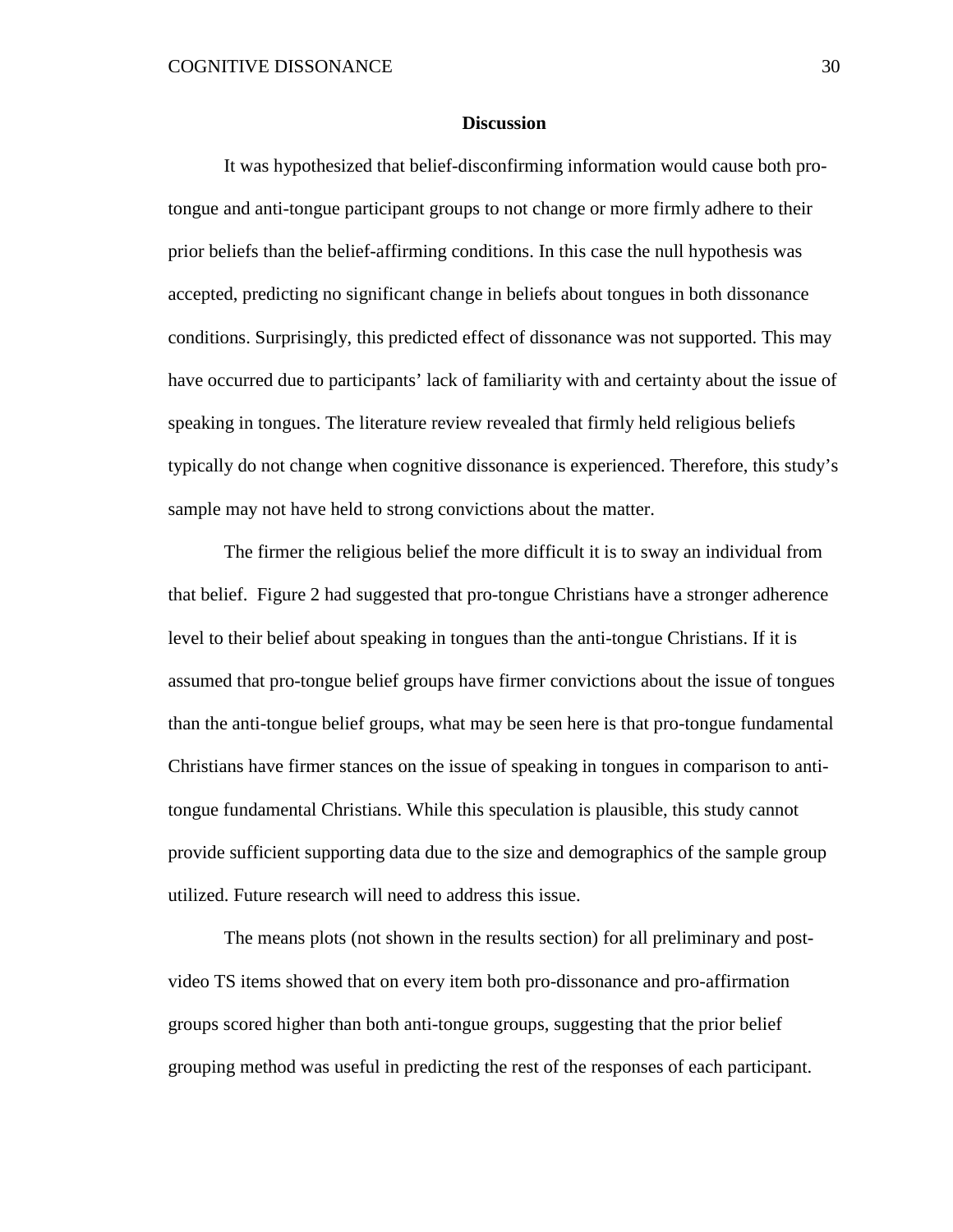Although not central to this study, an interesting finding was that there were a large percentage of students with pro-tongue beliefs (53.8%) at an environment where belief in tongues is not embraced.

Dissonance is a relevant theory to analyze religious beliefs. It is a framework that helps one understand the dynamics of religious beliefs. This study did not endorse any stance on the issue of speaking in tongues.

#### **Limitations and Suggestions for Future Research**

This study lacks external validity because a random sample method was not utilized. Selection bias was a result of the convenience sample. Therefore, the convenience sample lacked representativeness in relation to the student population. Statistical power was reduced due to small sample size and unequal groups. Follow up research will need to utilize a much larger sample size with equal groups. The use of close-ended questions may have limited expressiveness and spontaneity of participants' responses. The inclusion of open-ended response items that ask why participants reduced dissonance in ways would provide possible explanations for certain cognitive responses to certain information.

Unfortunately, the researcher did not measure whether or not if the tongues belief was a firm conviction of each participant. This quite possibly was the biggest disappointment about the collected data because the study did not utilize a demographic item or scale that assessed the adherence levels or firmness of convictions of each student towards beliefs about tongues. Future replications of this study should include an additional factor—strength of belief. For example, items used to assess this factor could state: "How certain are you about your beliefs about tongues? Is the issue of speaking in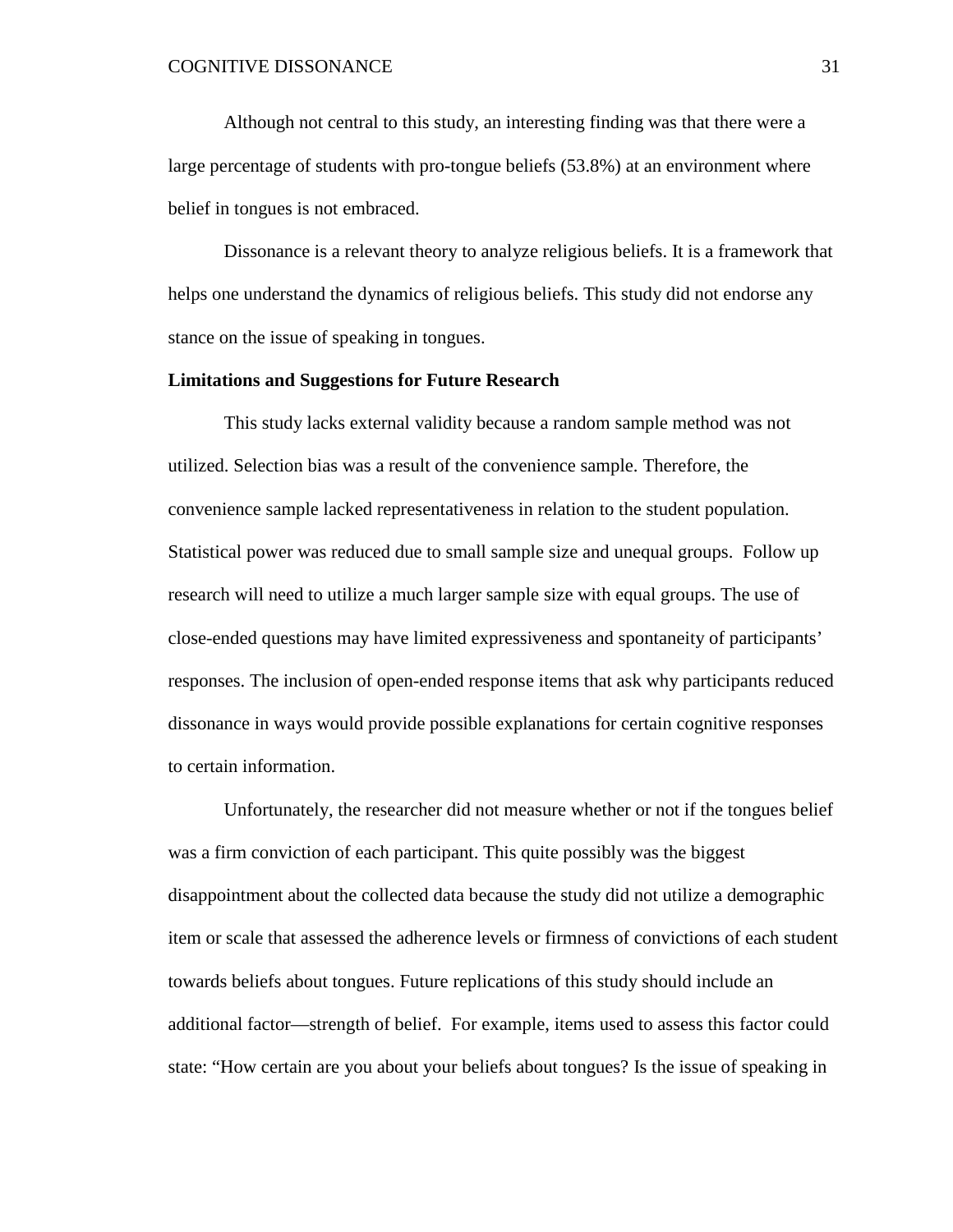tongues important to you and your belief system?" With this information, a future study can examine another factorial ANOVA to assess the interaction of prior beliefs and strength of belief in relation to TS change scores.

Although the TS produced a very high coefficient  $\alpha$ , the TS was not a standardized scale of psychological measurement. Therefore, if a highly reliable and valid scale that assessed one's beliefs about speaking in tongues could have been utilized, this study would have held more weight in its findings. Future studies should seek to standardize the TS.

Perhaps the main limitation of this study was that it was only interested in Christian college students, utilizing only a fundamentalist Christian sample group. Future studies should collect data from individuals of varying worldviews and ages to determine how others handle religious cognitive dissonance. The McFarland and Warren (1992) study conveyed the need for more research about the dynamics of selective exposure and avoidance to religious-based information in both religious and non-religious populations. Therefore, future research could focus on correlations between religious orientations and response to cognitive dissonance resulting from challenged beliefs as well as non-Christian populations and their religious orientations.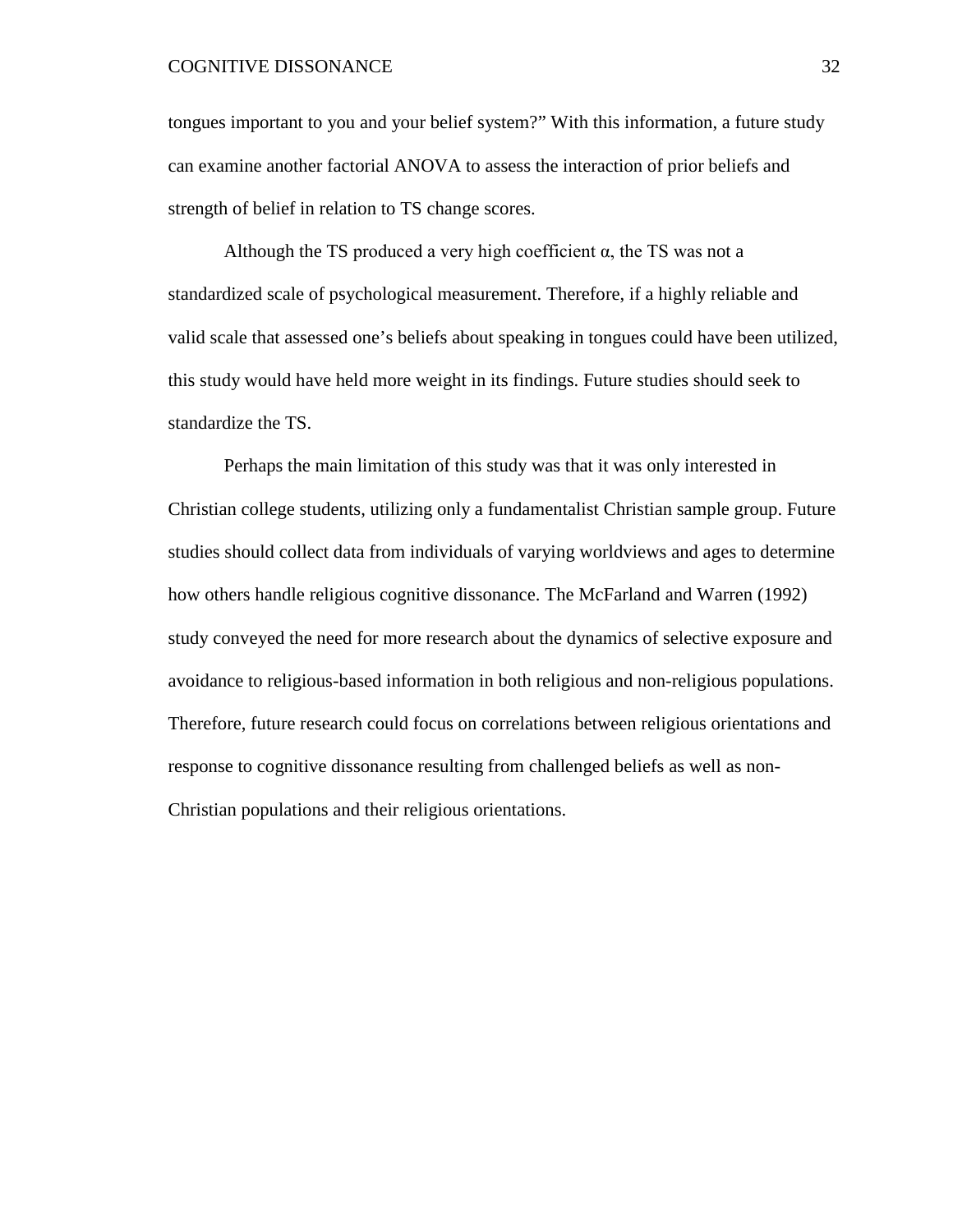#### References

- Allport, G., & Ross, J. (1967). Personal religious orientation and prejudice. *Journal of Personality and Social Psychology*, *5*(4), 432-443. doi:10.1037/h0021212.
- Aronson, E., Turner, J., & Carlsmith, J. (1963). Communicator credibility and communication discrepancy as determinants of opinion change. *The Journal of Abnormal and Social Psychology*, *67*(1), 31-36. doi:10.1037/h0045513
- Barlett, D., Drew, P., Fahle, E., & Watts, W. (1974). Selective exposure to a presidential campaign appeal. *Public Opinion Quarterly*, *38*(2), 264-270.
- Batson, C. (1975). Rational processing or rationalization? The effect of disconfirming information on a stated religious belief. *Journal of Personality and Social Psychology*, *32*(1), 176-184. doi:10.1037/h0076771.
- Bertone, J. (2003). The experience of glossolalia and the Spirit's empathy: Romans 8:26 revisited. *Pneuma: The Journal of the Society for Pentecostal Studies*, *25*(1), 54- 65.
- Burris, C., Harmon-Jones, E., & Tarpley, W. (1997). By faith alone: Religious agitation and cognitive dissonance. *Basic & Applied Social Psychology*, *19*(1), 17-31. doi:10.1207/15324839751037110.
- Chan, M. (2007). Following Jesus as the truth: Postmodernity and challenges of relativism. *Evangelical Review of Theology*, *31*(4), 306-319.

Festinger, L. (1957). *A theory of cognitive dissonance*. Evanston, IL: Row, Peterson.

Friesen, A. (2009). The called out of the called out: Charles Parham's doctrine of Spirit baptism. *JEPTA: Journal of the European Pentecostal Theological Association*, *29*(1), 42-54.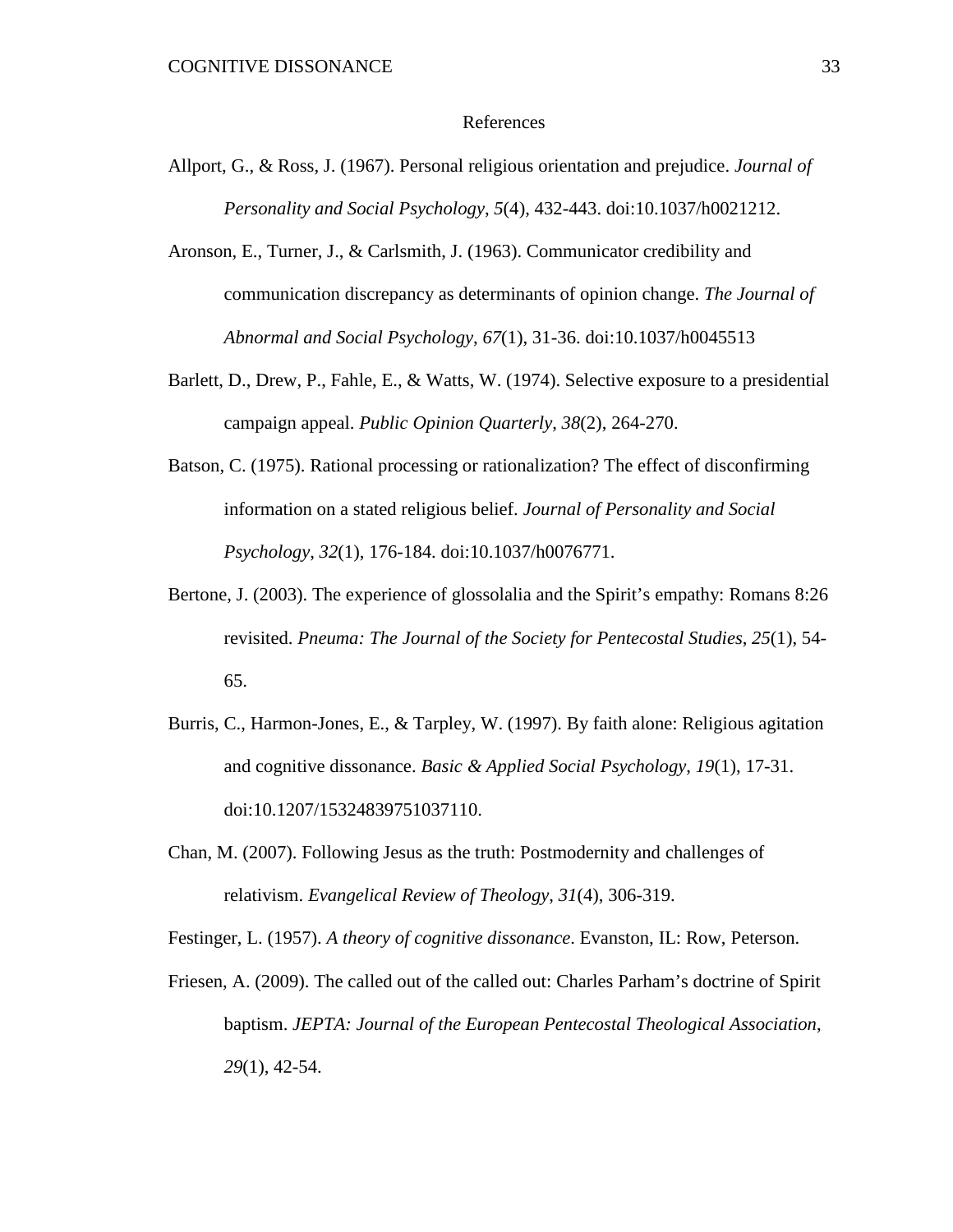Heller-Roazen, D. (2002). Speaking in tongues. *Paragraph*, *25*(2), 92-115.

- Hodge, D. (2003). The intrinsic spirituality scale: A new six-item instrument for assessing the salience of spirituality as a motivational construct. *Journal of Social Service Research*, *30*(1), 41-61.
- Kinnaman, D., & Lyons, G. (2007). *Unchristian: What a new generation really thinks about Christianity—and why it matters*. Grand Rapids, MI: Baker Books.
- Mabrey, V. (2008). The science of speaking in tongues. *ABC News Video*. Retrieved May 11, 2009, from http://abcnews.go.com/Video/playerIndex?id=5356933
- Mahaffy, K. (1996). Cognitive dissonance and its resolution: A study of lesbian Christians. *Journal for the Scientific Study of Religion*, *35*(4), 392-402.
- McDowell, J., & Bellis, D. H. (2006). *The last Christian generation*. Holiday, FL: Green Key.
- McFarland, S., & Warren Jr., J. (1992). Religious orientations and selective exposure among fundamentalist Christians. *Journal for the Scientific Study of Religion*, *31*(2), 163-174.
- Moore, R. (2004). Postmodernism and punk subculture: Cultures of authenticity and deconstruction. *Communication Review*, *7*(3), 305-327. doi:10.1080/10714420490492238.

Mueller, W. (2007). *Youth culture 101*. El Cajon, CA: Youth Specialties.

Nasel, D., & Haynes, W. (2005). Spiritual and religious dimensions scale: Development and psychometric analysis. *Australian Journal of Psychology*, *57*(1), 61-71. doi:10.1080/00049530412331283408.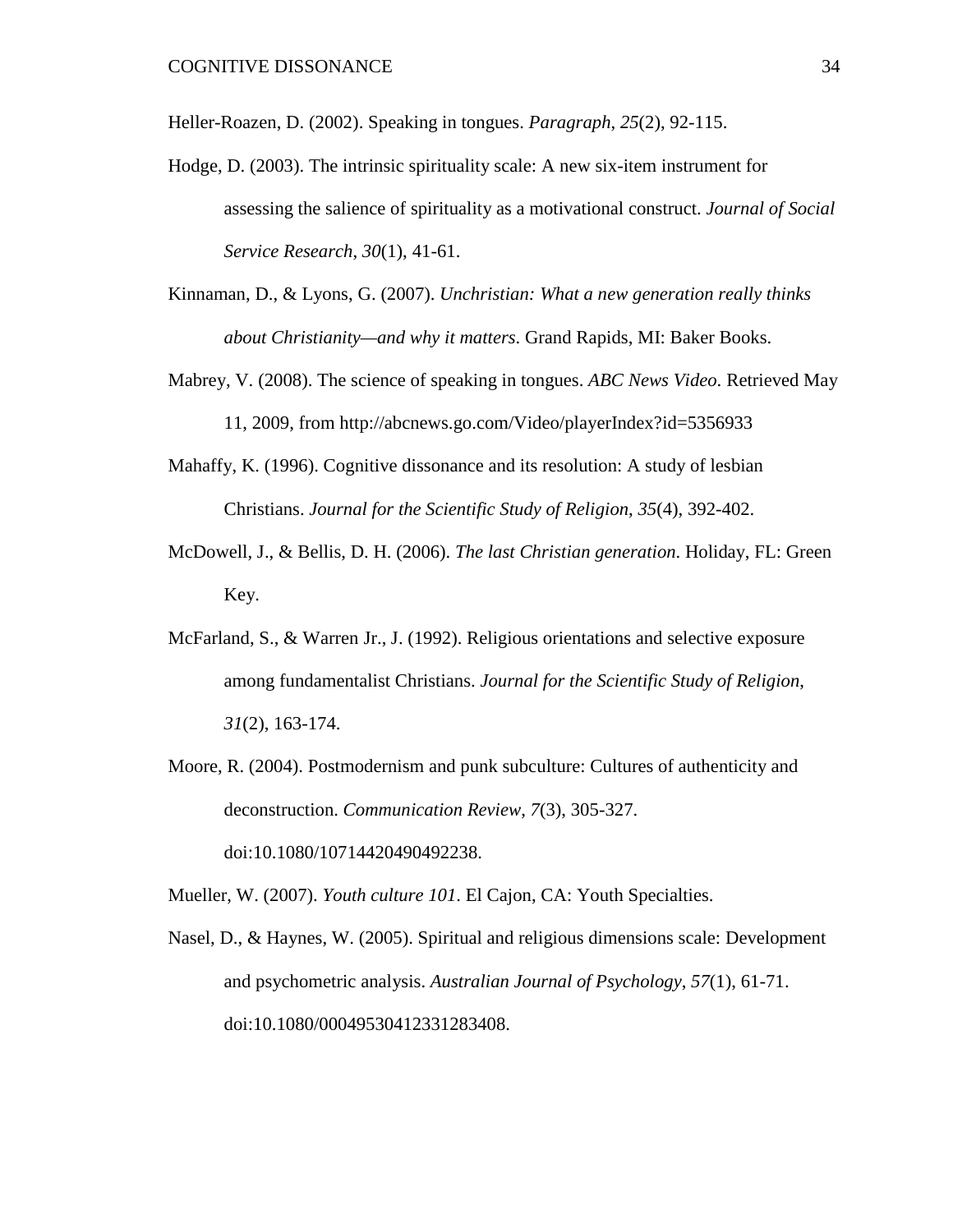- Smith, C., & Denton, M. L. (2005). *Soul searching: The religious and spiritual lives of American teenagers.* New York: Oxford University Press.
- Smith, C., & Snell, P. (2009). *Souls in transition: The religious and spiritual lives of emerging adults*. New York: Oxford University Press.
- Strauss, L. (1997). Speaking in tongues. Retrieved from http://bible.org/article/speakingtongues
- Warner, R. M. (2008). *Applied statistics: From bivariate through multivariate techniques.* Thousand Oaks, CA: Sage Publications.
- White, D. (2007). Illusions of postmodern youth ministry. *Journal of Youth Ministry*, *6*(1), 7-26.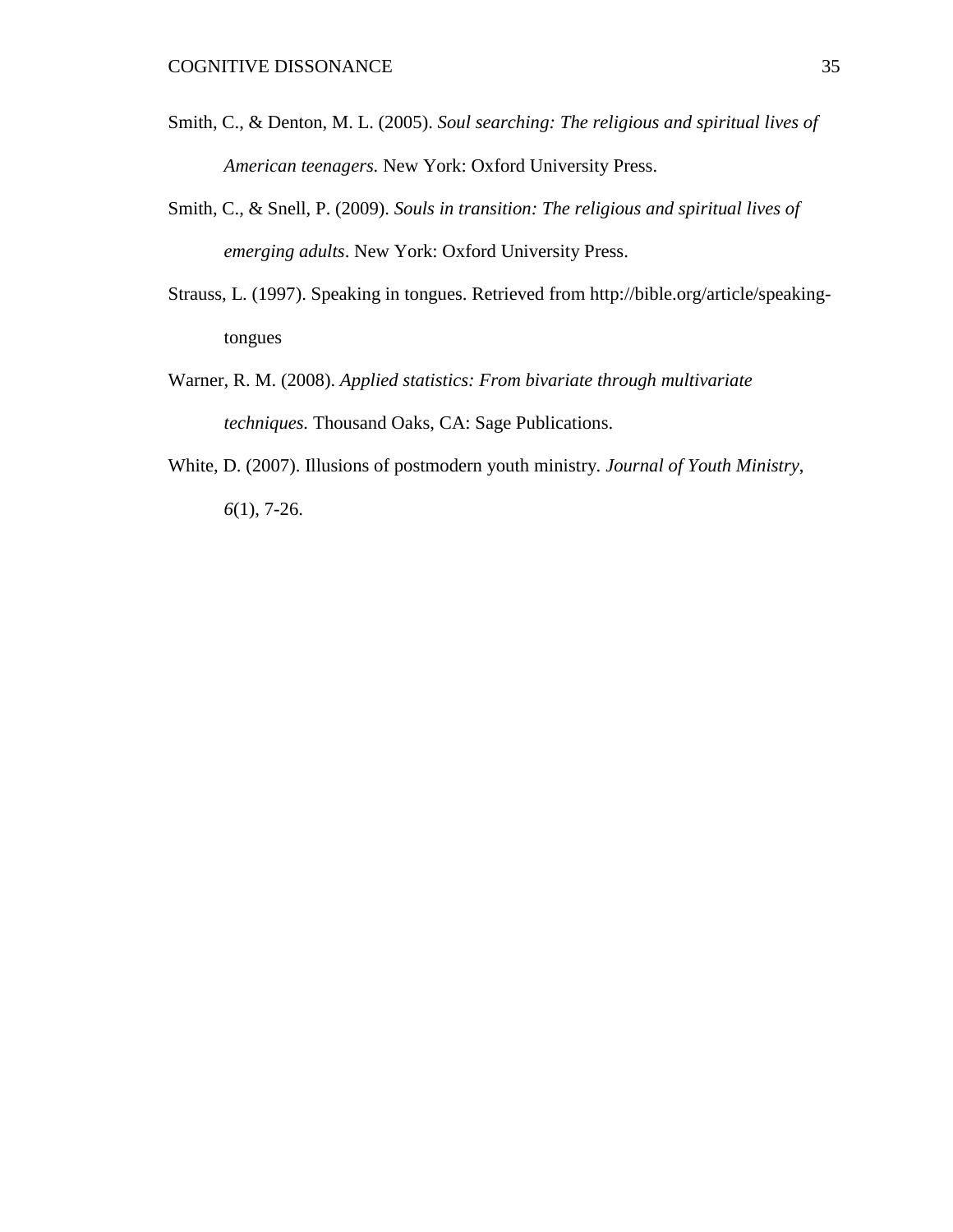Appendix A

# **E-Mail Invitation**

(Subject line): Easy Psyc Activity Tomorrow

Hello psychology students!

I am doing a study on spiritual gifts and would greatly appreciate your participation. \*At the end of the study there will be a **drawing to win a \$20 Wal-Mart gift card!** All participants have an equal chance to win.

The experiment will only take a half hour. All you have to do is **watch a 7 minute video** and complete a 10-question **survey** before and after the video. That's it! You are strongly encouraged to participate (*even if you don't need any more psyc activities*) and more than welcome to bring friends who may be interested in participating as well! A maximum of 120 students can participate due to classroom capacity so please come a little early to ensure your spot in the study!

If you are able to participate, please come **tomorrow**:

Date: Thursday, April 15 Time: 5:00pm-5:30pm Location: CN 1880

You will earn a PSYC activity credit for your participation in this study.

I look forward to seeing many of you tomorrow!

Thanks! Justin Melvin

#### **\*\*PLEASE DO NOT REPLY TO THIS EMAIL\*\***

**\*\*\* If you have questions regarding this email please contact Justin Melvin [jrmelvin@liberty.edu](https://webmail.liberty.edu/owa/redir.aspx?C=463c75e002c847908009986f3b564d48&URL=mailto%3ajrmelvin%40liberty.edu) \*\*\***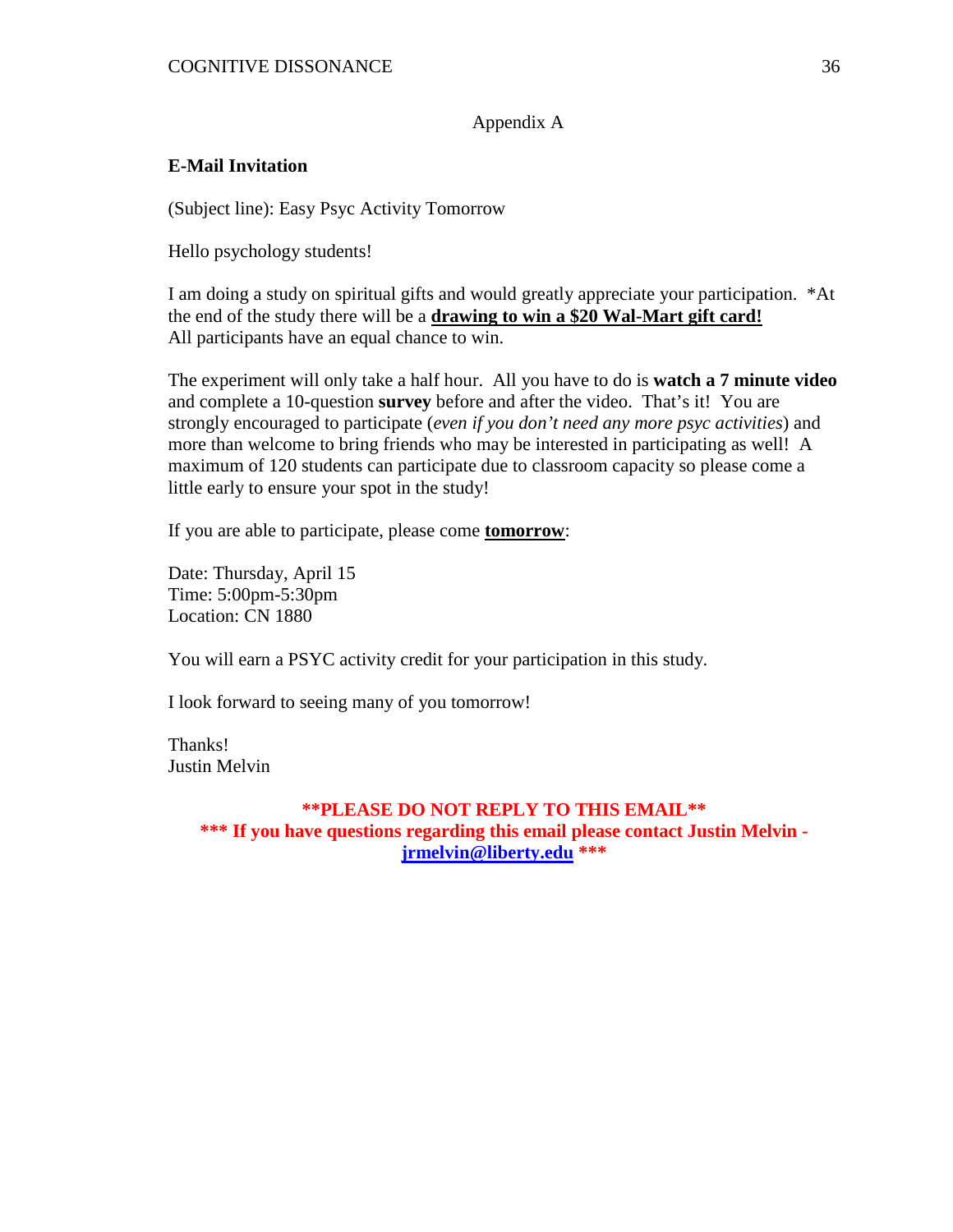# Appendix B

# **Informed Consent Agreement Form**

We remind you that your participation in this project is strictly voluntary and you may refuse to participate or discontinue participation at any time during the study without penalty. It is anonymous. If you decide to fill out the surveys, no personally identifying information will be collected. Please answer all survey items honestly and accurately. If you have any questions regarding this research can contact Dr. Dennis Jennings at [djennings@liberty.edu,](mailto:djennings@liberty.edu) Dr. Fred Volk at [fvolk@liberty.edu,](mailto:fvolk@liberty.edu) or the Institutional Review Board Chair, Dr. Fernando Garzon, at [fgarzon@liberty.edu.](mailto:fgarzon@liberty.edu)

If you agree to these terms and conditions, please initial below:

\_\_\_\_\_\_ I agree to the terms and conditions mentioned above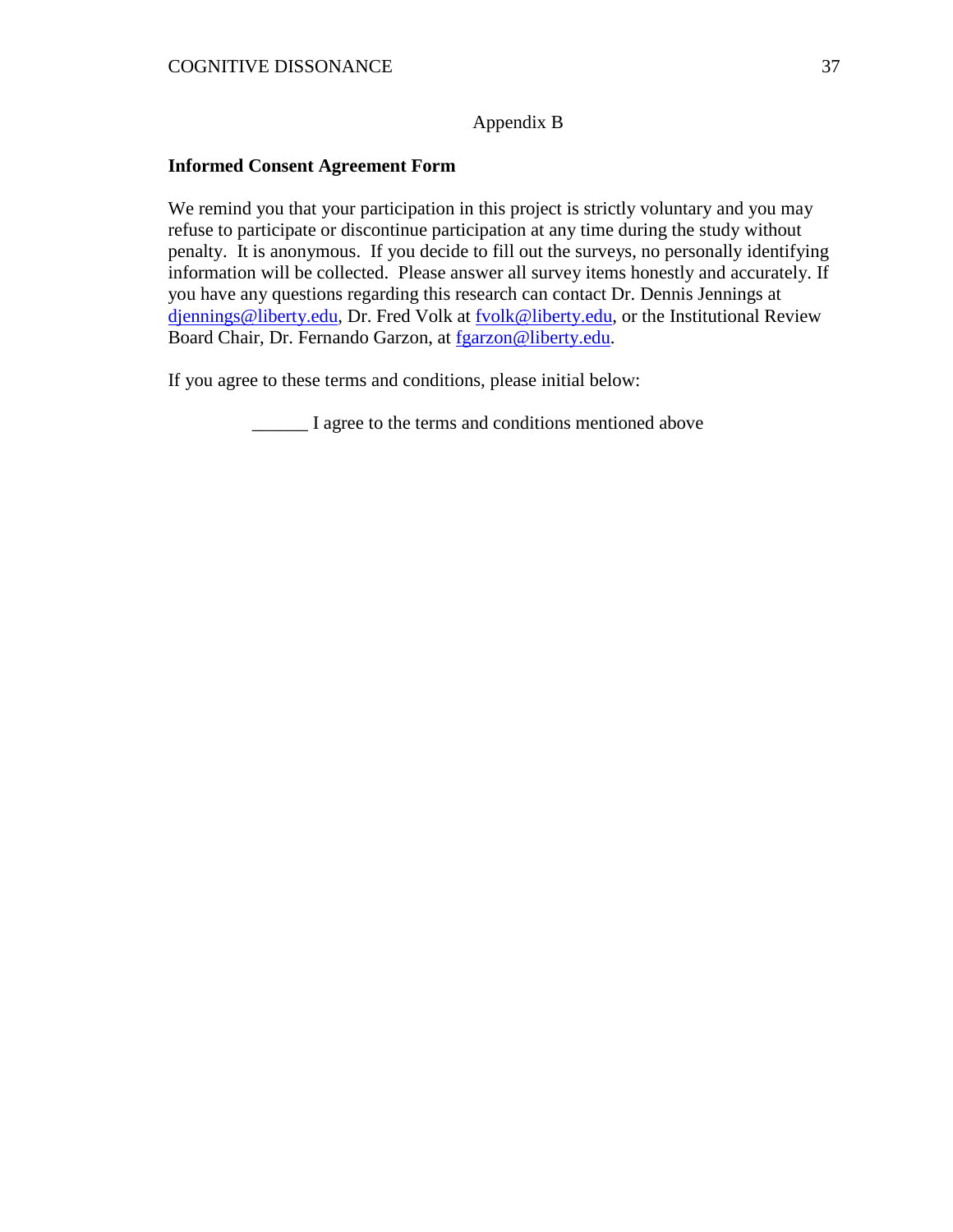Appendix C

#### **Demographics Page**

**\*\*Assigned Identification #: \_\_\_\_\_\_\_\_\_\_**

**\*Please circle the answer that best applies to you and fill in the following blanks accordingly.**

- 1. Are you male or female?
	- a. Male
		- b. Female
- 2. Please indicate your ethnicity:
	- a. Hispanic
	- b. Asian
	- c. Native American
	- d. African American
	- e. Pacific Islander
	- f. Caucasian
	- g. Other
- 3. What is your class status?
	- a. Freshman  $(1<sup>st</sup> Year)$
	- b. Sophomore  $(2<sup>nd</sup> Year)$
	- c. Junior  $(3<sup>rd</sup> Year)$
	- d. Senior  $(4<sup>th</sup> Year)$
	- e. Other
- 4. What is your age?  $\Box$
- 5. Would you describe yourself as a Christian?
	- a. Yes
	- b. No
- 6. If you answered "yes" to question 5, what is your denomination?
- 7. Do you believe in the infallibility (incapability of error) and absolute authority of the Bible?
	- a. Yes
	- b. No
	- c. Unsure
- 8. I have the spiritual gift of speaking in tongues
	- a. Yes
	- b. No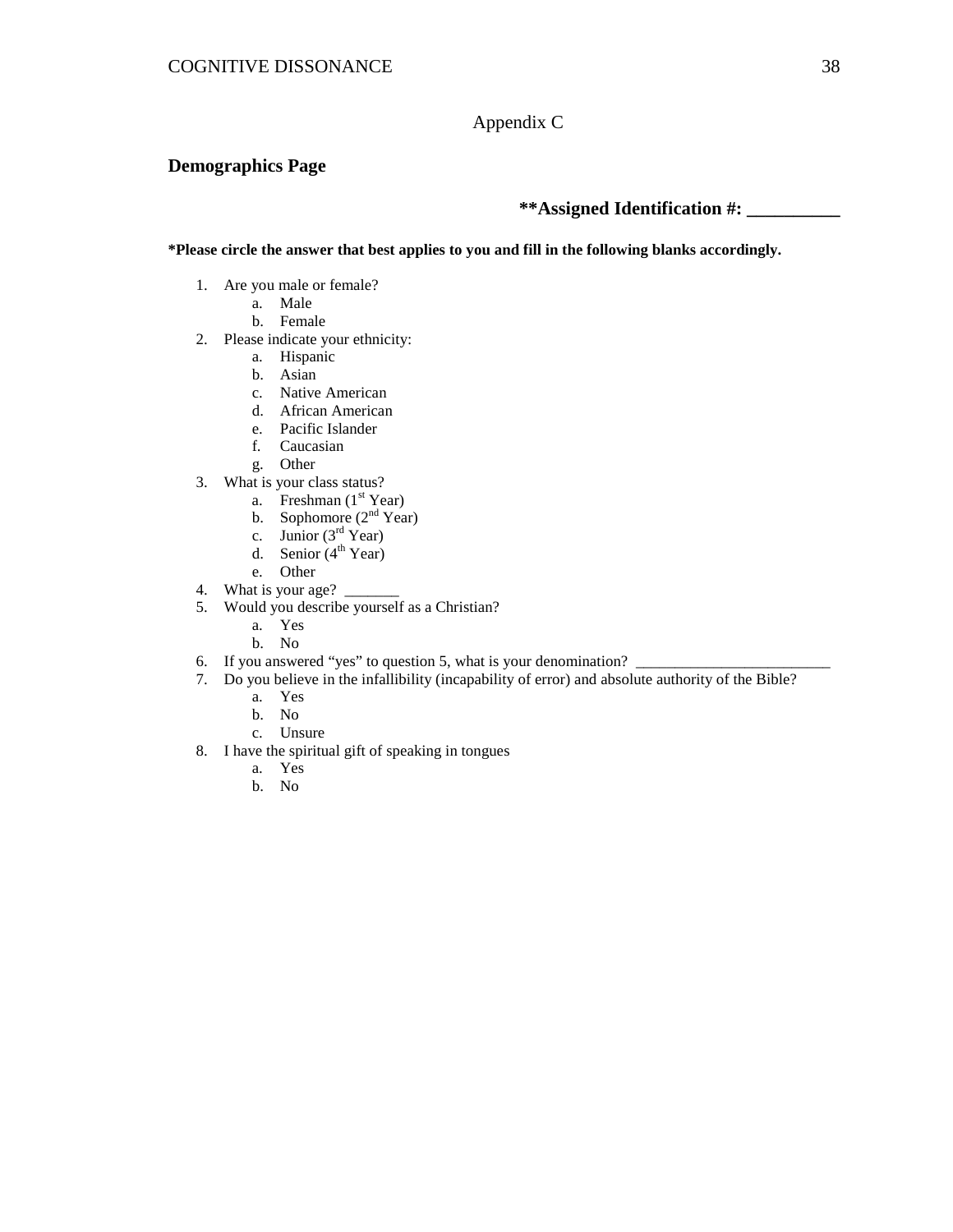# Appendix D

| <b>Tongues Survey</b>                                                                           |          |                                                                                                                                          |                |       |                       |  |
|-------------------------------------------------------------------------------------------------|----------|------------------------------------------------------------------------------------------------------------------------------------------|----------------|-------|-----------------------|--|
|                                                                                                 |          | ** Assigned Identification #:                                                                                                            |                |       |                       |  |
|                                                                                                 |          | Questionnaire about the religious practice of speaking in tongues                                                                        |                |       |                       |  |
|                                                                                                 |          | *Please circle the answer that best applies to you for each of the following statements.                                                 |                |       |                       |  |
|                                                                                                 |          | 1) I believe the spiritual gift of speaking in tongues is still active and being properly manifested today amongst Christians.           |                |       |                       |  |
| <b>Strongly Disagree</b>                                                                        | Disagree | Somewhat Disagree                                                                                                                        | Somewhat Agree | Agree | <b>Strongly Agree</b> |  |
|                                                                                                 |          | 2) Speaking in tongues is an emotional state where a Christian feels like he or she is encountering God but in reality he or she is only |                |       |                       |  |
| experiencing strong emotions.                                                                   |          |                                                                                                                                          |                |       |                       |  |
| <b>Strongly Disagree</b>                                                                        | Disagree | Somewhat Disagree                                                                                                                        | Somewhat Agree | Agree | <b>Strongly Agree</b> |  |
| 3) I believe the gift of speaking in tongues ended once the canon of the Bible was established. |          |                                                                                                                                          |                |       |                       |  |
| <b>Strongly Disagree</b>                                                                        | Disagree | Somewhat Disagree                                                                                                                        | Somewhat Agree | Agree | <b>Strongly Agree</b> |  |
| Christian is not speaking in any known human language.                                          |          | 4) Speaking in tongues is a real phenomenon in which the Holy Spirit communicates to God on a Christian's behalf even though the         |                |       |                       |  |
| <b>Strongly Disagree</b>                                                                        | Disagree | Somewhat Disagree                                                                                                                        | Somewhat Agree | Agree | <b>Strongly Agree</b> |  |
|                                                                                                 |          | 5) Speaking in tongues is uttering meaningless syllables that are a result of human effort.                                              |                |       |                       |  |
| <b>Strongly Disagree</b>                                                                        | Disagree | Somewhat Disagree                                                                                                                        | Somewhat Agree | Agree | <b>Strongly Agree</b> |  |
|                                                                                                 |          | 6) Today's Christians who speak in tongues are truly speaking in a heavenly language.                                                    |                |       |                       |  |
| <b>Strongly Disagree</b>                                                                        | Disagree | Somewhat Disagree                                                                                                                        | Somewhat Agree | Agree | <b>Strongly Agree</b> |  |
| 7) Speaking in tongues no longer edifies the church.                                            |          |                                                                                                                                          |                |       |                       |  |
| <b>Strongly Disagree</b>                                                                        | Disagree | Somewhat Disagree                                                                                                                        | Somewhat Agree | Agree | <b>Strongly Agree</b> |  |
|                                                                                                 |          | 8) If I were to hear someone speak in tongues I would believe that it was a real experience with the Holy Spirit.                        |                |       |                       |  |
| <b>Strongly Disagree</b>                                                                        | Disagree | Somewhat Disagree                                                                                                                        | Somewhat Agree | Agree | <b>Strongly Agree</b> |  |
|                                                                                                 |          | 9) I believe if I asked God to receive the gift of speaking in tongues then I would receive it.                                          |                |       |                       |  |
| <b>Strongly Disagree</b>                                                                        | Disagree | Somewhat Disagree                                                                                                                        | Somewhat Agree | Agree | <b>Strongly Agree</b> |  |
| Spirit.                                                                                         |          | 10) A person who speaks in tongues is often responding to a need to feel spiritual rather than conveying a message from the Holy         |                |       |                       |  |
| <b>Strongly Disagree</b>                                                                        | Disagree | Somewhat Disagree                                                                                                                        | Somewhat Agree | Agree | <b>Strongly Agree</b> |  |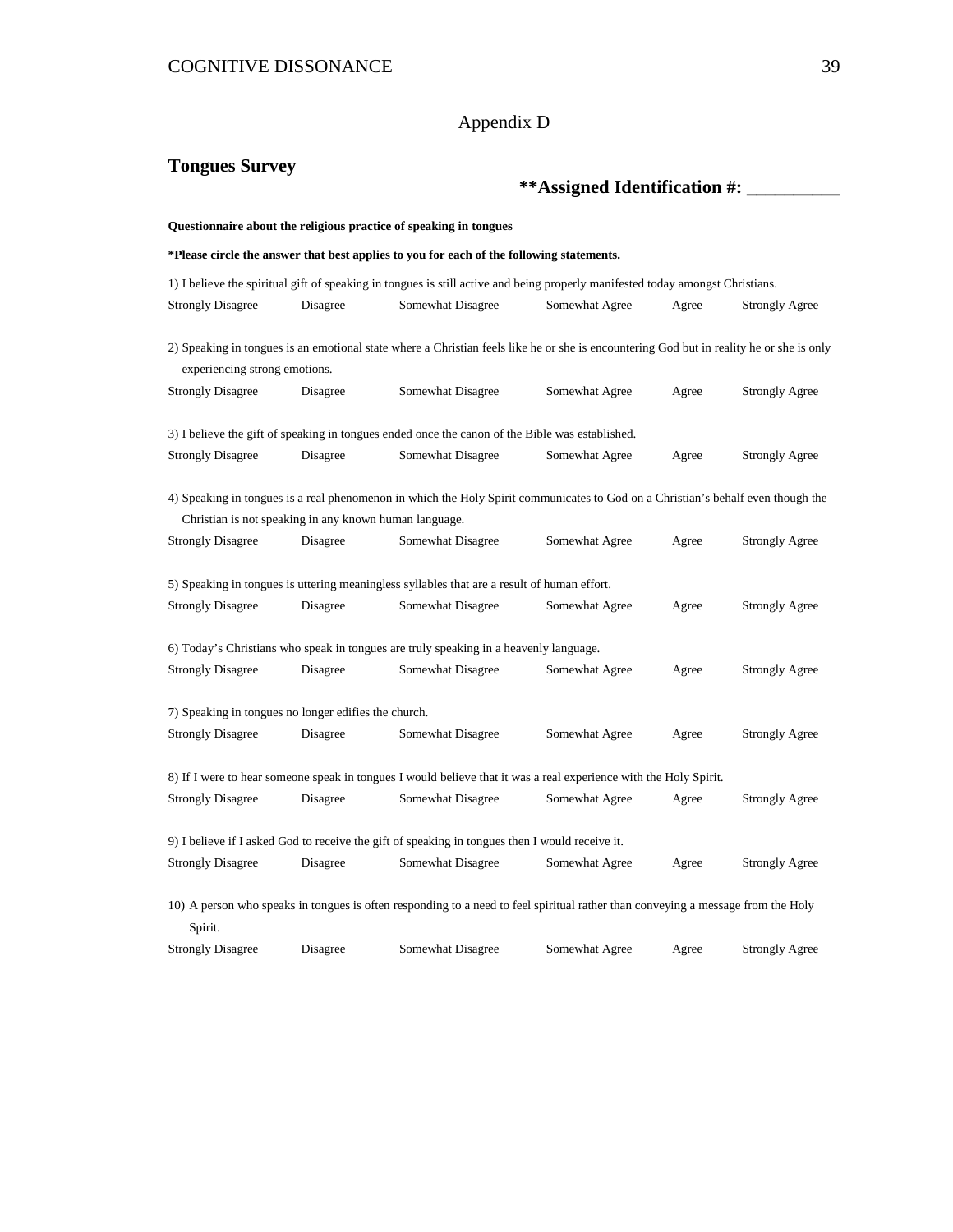# Appendix E

# **Post-video Questionnaire Cover Pages**

**Anti-tongue cover page.**

**\*\*Assigned Identification #: \_\_\_\_\_\_\_\_\_\_**

# **\*DO NOT TURN THE PAGE UNTIL ALL COVER PAGE MATERIAL HAS BEEN THOROUGHLY READ\***

#### Scripture to ponder:

1 Corinthians 14:6-9, "**<sup>6</sup>** Now, brothers, if I come to you and speak in tongues, what good will I be to you, unless I bring you some revelation or knowledge or prophecy or word of instruction? **<sup>7</sup>** Even in the case of lifeless things that make sounds, such as the flute or harp, how will anyone know what tune is being played unless there is a distinction in the notes? **<sup>8</sup>** Again, if the trumpet does not sound a clear call, who will get ready for battle? <sup>9</sup>So it is with you. Unless you speak intelligible words with your tongue, how will anyone know what you are saying? You will just be speaking into the air."

1 Corinthians 14:16-17, "**<sup>16</sup>**If you are praising God with your spirit, how can one who finds himself among those who do not understand say "Amen" to your thanksgiving, since he does not know what you are saying? **<sup>17</sup>**You may be giving thanks well enough, but the other man is not edified."

Quotes from the video to ponder:

"…swept up in a rush of ecstatic religious feeling."

"Is [speaking in tongues] a real phenomenon? Is this really the voice of God speaking through them? That's a much more problematic question…"—Dr. Newberg

Pastor Jerry Stoltzfoos – "I don't think faith has anything to be afraid of from science. Science validates faith. So...whatever the facts are...bring it on." After reflecting on the results of this study, which neither confirmed nor disconfirmed the validity of speaking in tongues, Pastor Jerry Stoltzfoos said, "When you've experienced this you really don't care want anyone else thinks. It's personal in the first place. It's something between you and God. So we don't really care if it's validated or not."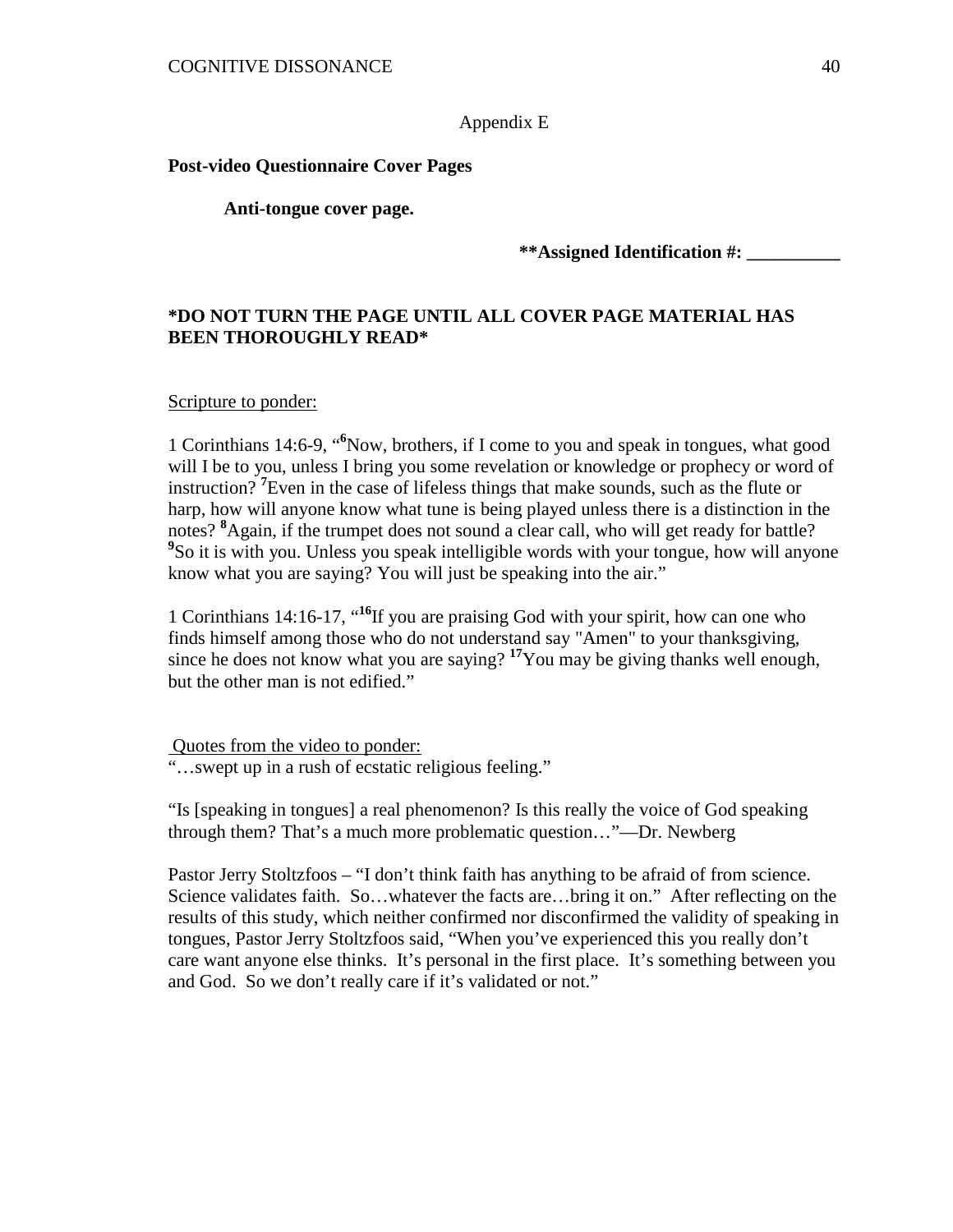Appendix F

### **Pro-tongue cover page.**

**\*\*Assigned Identification #: \_\_\_\_\_\_\_\_\_\_**

# **\*DO NOT TURN THE PAGE UNTIL ALL COVER PAGE MATERIAL HAS BEEN THOROUGHLY READ\***

### Scripture to ponder:

1 Corinthians 14:2—"For anyone who speaks in a tongue does not speak to men but to God. Indeed, no one understands him; he utters mysteries with his spirit."

1 Corinthians 14:4a—"He who speaks in a tongue edifies himself." (Pastor Jerry Stoltzfoos said, "[Speaking in tongues] settles things in your spirit, and it heals you on the inside.")

The frontal lobe activity in subjects' brains fell quiet when praying in tongues. These findings are consistent with 1 Corinthians 14:14, "For if I pray in a tongue, my spirit prays, but my mind is unfruitful."

### Quotes from the video to ponder:

"Dr. Newberg remarkably discovered that what's happening to them neurologically looks a lot like what they say is happening to them spiritually."

Dr. Newberg—"When they are actually engaged in this whole very intense spiritual practice … their frontal lobes tend to go down in activity. … It is very consistent with the kind of experience they have, because they say that they're not in charge [and that] it's the voice of God, it's the spirit of God that is moving through them."

"Results were even more dramatic in subjects who were scanned without a Nightline crew in the room and who were not speaking in tongues on demand as Pastor Jerry Stoltzfoos had done."

"There is a vast number of people out there that, because they did not experience it personally or they were taught against it, there is no way they have an ability to embrace it," said Stoltzfoos.